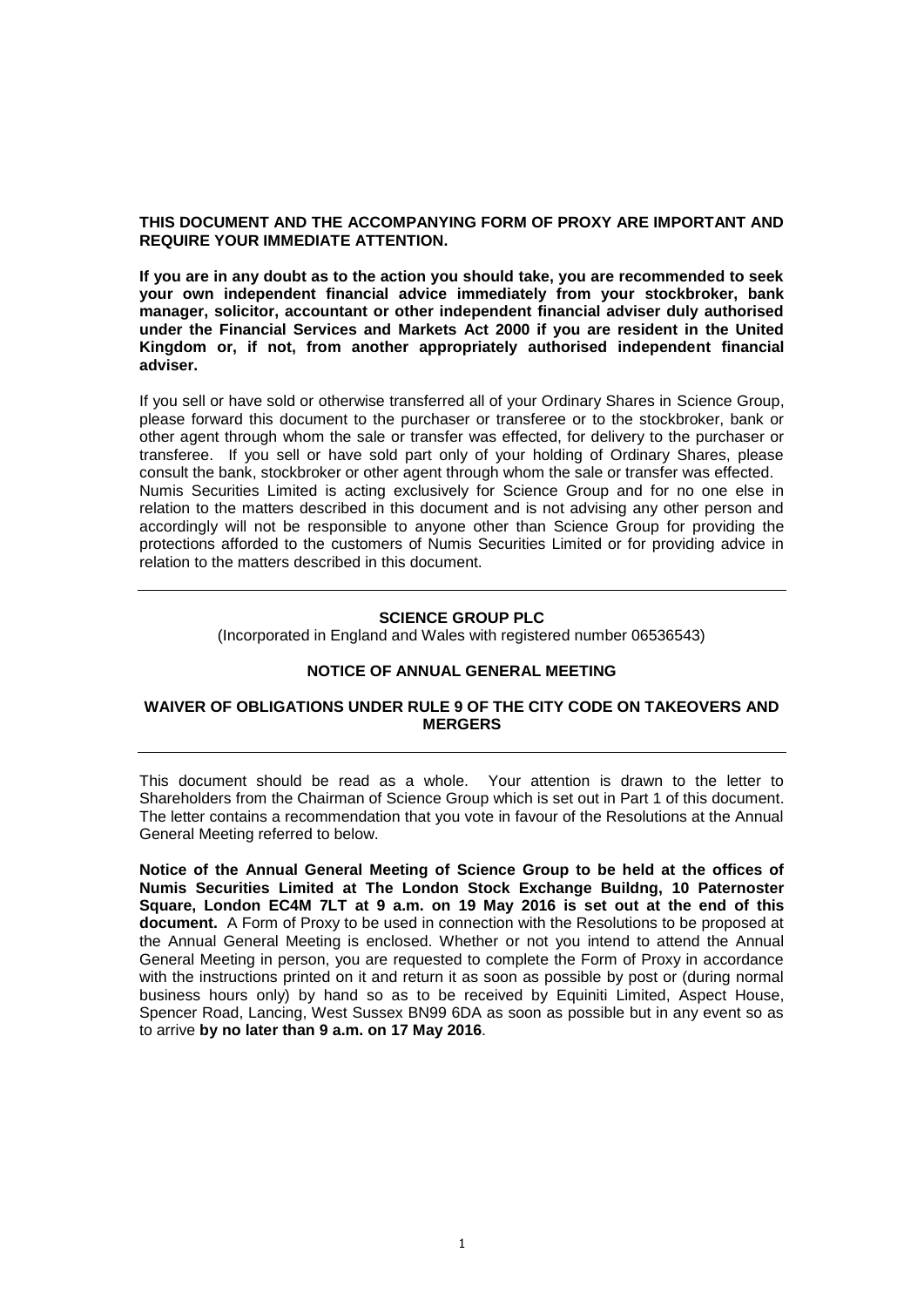# **Letter from the Chairman of Science Group plc**

(Incorporated in England and Wales with registered number 06536543)

# **Directors: Registered Office:**

Martyn Ratcliffe Rebecca Hemsted David Courtley Michael Lacey-Solymar

Chairman Finance Director Non-Executive Director Non-Executive Director

Harston Mill Royston Road Harston **Cambridge** United Kingdom CB22 7GG

22 April 2016

*To: Shareholders and, for information only, to participants in the Share Option Schemes*

Dear Shareholder,

# **Annual General Meeting and Waiver of Obligation under Rule 9 of the City Code on Takeovers and Mergers**

This document sets out details of the Company's Annual General Meeting which is to be held at the offices at Numis Securities Limited at The London Stock Exchange Building, 10 Paternoster Square, London EC4M 7LT at 9 a.m. on 19 May 2016. The formal Notice of Annual General Meeting is set out in Part 4 of this document and summary details of the Resolutions to be proposed at the AGM are set out below.

You will also find enclosed with this document the audited Annual Report and Financial Statements for the year ended 31 December 2015, which provides consolidated financial information for the Company together with the Chairman's and other reports describing recent progress made by the Company.

#### **Resolutions to be proposed at the AGM**

Resolutions to be proposed at the AGM are as follows:

# **Resolution 1 (Ordinary Resolution) – Adoption of the Annual Report and Financial Statements for the year ended 31 December 2015**

UK company law requires the Directors to present their Annual Report and Financial Statements for each year for formal adoption by shareholders. The Annual Report and Financial Statements of the Company for the year ended 31 December 2015 have been sent to Shareholders along with this document.

# **Resolution 2 (Ordinary Resolution) – The re-appointment of KPMG LLP as auditor to the Company and authority for the Directors to set the auditors' remuneration**

The Company is required to appoint auditors at each AGM at which the accounts are laid before the Company, to hold office until the conclusion of the next such meeting. KPMG LLP was appointed by the Board as external auditors of the Company with effect from 19 June 2015 following a formal review of the Group's auditors during 2015. KPMG LLP replaced the previous Group auditors, Grant Thornton UK LLP.

The Audit Committee has reviewed the independence, effectiveness and objectivity of KPMG LLP, on behalf of the Board, who now propose their re-appointment as auditors of the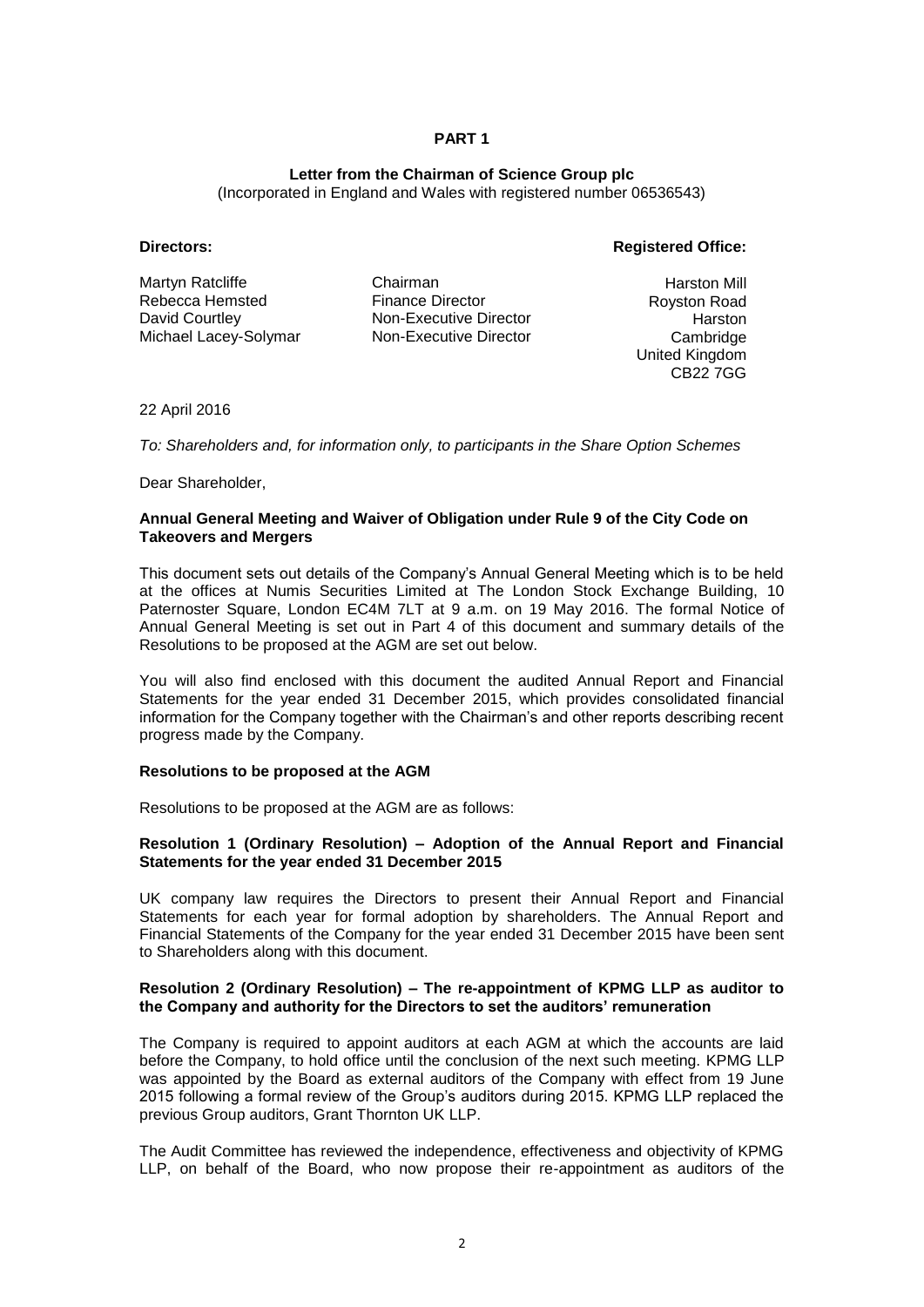Company. This resolution also authorises the Directors, in accordance with standard practice, to negotiate and agree the remuneration of the auditors.

# **Resolutions 3 and 4 (Ordinary Resolutions) – Re-election of Directors**

The articles of association of the Company require that every Director that has been appointed by the Board since the last annual general meeting or who was not appointed or reappointed at one of the two preceding annual general meetings must retire from office at the AGM and may offer themselves for re-election.

Therefore David Courtley and Michael Lacey-Solymar are retiring and standing for re-election at the AGM.

Brief biographies of the Directors are available on the Company's website [\(www.sciencegroup.com\)](http://www.sciencegroup.com/) and described in the Annual Report.

#### **Resolution 5 (Ordinary Resolution) – Declaration of a Dividend**

A final dividend can only be paid after the shareholders at a general meeting have approved it. A final dividend of 4 pence per Ordinary Share is recommended by the Directors for payment to Shareholders who are on the register at the close of business on 20 May 2016.

#### **Resolution 6 (Ordinary Resolution) – Authority to allot shares**

Resolution 6 gives the Directors authority to allot Ordinary Shares up to an aggregate nominal amount of £41,177.01 being an amount equal to one tenth of the Company's issued share capital (excluding treasury shares) as at 20 April 2016.

The authorities granted under this resolution will expire at the conclusion of the next AGM or, if earlier, 30 June 2017. This authority would replace an existing similar authority granted at the annual general meeting held on 21 May 2015.

# **Resolution 7 (Special Resolution) – Dis-application of pre-emption rights**

If the Directors wish to allot unissued shares or other equity securities for cash, the Companies Act 2006 requires that such shares or other equity securities are offered first to existing shareholders in proportion to their existing shareholding. This resolution asks Shareholders to grant the Directors authority to allot equity securities or sell treasury shares for cash up to an aggregate nominal value of £41,177.01 (being approximately 10 per cent. of the Company's issued ordinary share capital (excluding treasury shares) as at 20 April 2016) without first offering the securities to existing shareholders.

The authority will expire at the conclusion of the next AGM or, if earlier, 30 June 2017. The authority provides the Company with the flexibility to allot shares or other securities for cash without first offering the securities to existing Shareholders; however the authority will only be exercised if the Directors consider it to be in the best interests of the Company at the time.

This authority would replace an existing similar authority granted at the annual general meeting held on 21 May 2015.

#### **Resolution 8 (Ordinary Resolution) – Buyback Authority**

The Company is seeking authority to purchase up to 10 per cent. of the Company's issued ordinary share capital at, or between, the minimum and maximum prices specified in this resolution. This power would be used only after careful consideration by the Directors, having taken into account market conditions prevailing at that time, the investment needs of the Company, its opportunities for expansion and its overall financial position. The Directors would exercise the authority to purchase Ordinary Shares only if they considered it to be in the best interest of Shareholders and if the purchase could be reasonably expected to result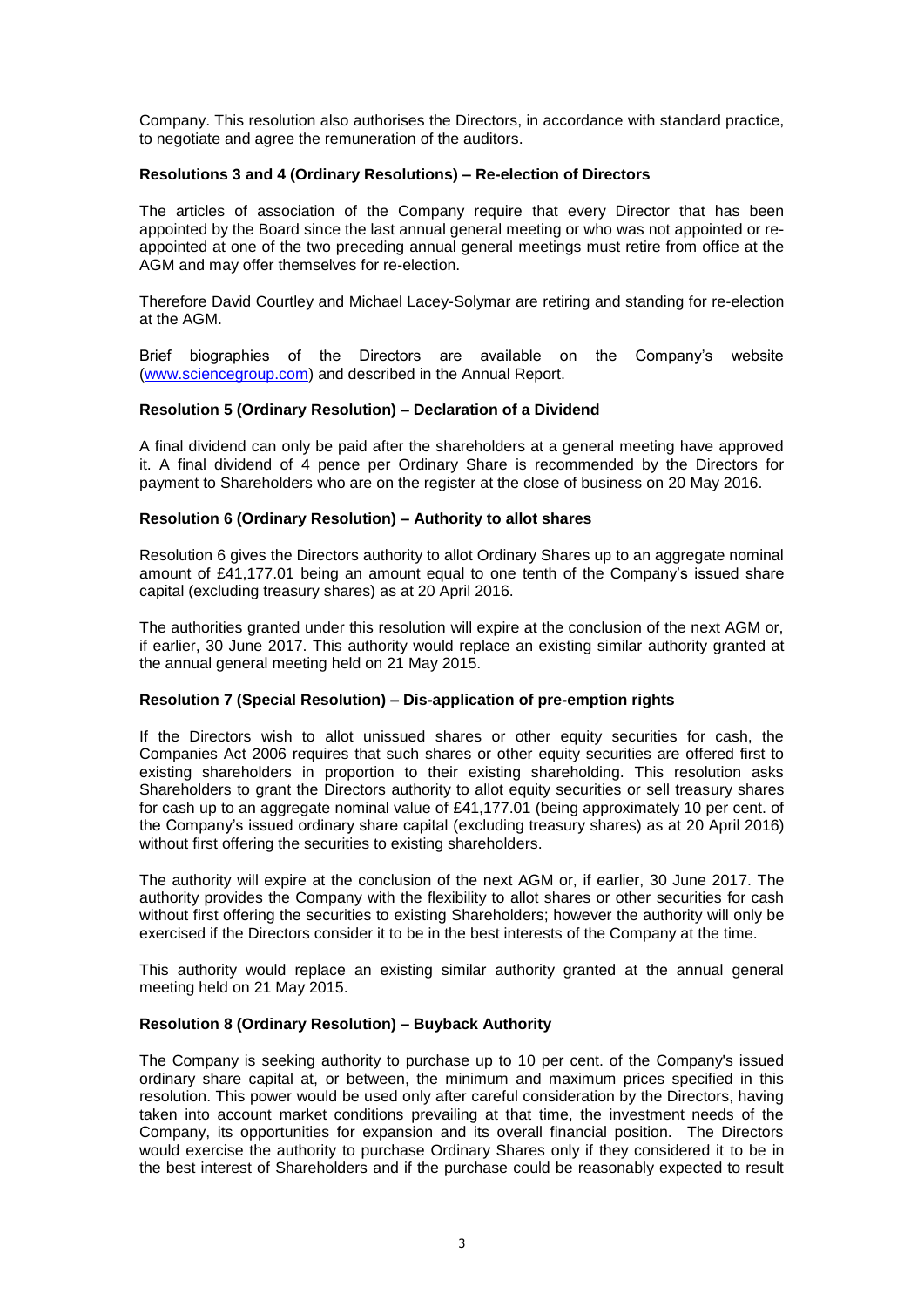in an increase in earnings per share. The grant of this authority is conditional upon the passing of Resolution 9 below.

Under the Companies Act 2006, the Company is allowed to hold its own shares in treasury following a buyback instead of cancelling them. Such shares may be resold for cash or used for the purpose of employee share schemes but all rights attaching to them, including voting rights and any right to receive dividends, are suspended whilst they are held in treasury. Accordingly, if the Directors exercise the authority conferred by Resolution 8, the Company will have the option of holding these shares in treasury, rather than cancelling them.

The authority sought at the AGM will expire at the conclusion of the next annual general meeting of the Company or, if earlier, 30 June 2017.

# **Resolution 9 (Ordinary Resolution of Independent Shareholders) – Panel Waiver in relation to Buyback Authority**

The authority granted under Resolution 8 is conditional on the passing of this Resolution. Rule 9 of the City Code stipulates, inter alia, that if (a) a person acquires, whether by a series of transactions over a period of time or not, an interest in shares which (taken together with shares in which persons acting in concert with him are interested) carry 30 per cent. or more of the voting rights of a company which is subject to the City Code; or (b) a person, together with persons acting in concert with him, is interested in shares which in the aggregate carry not less than 30 per cent. of the voting rights of such a company but does not hold shares carrying more than 50 per cent. of such voting rights and such person, or any person acting in concert with him, acquires an interest in any other shares which increases the percentage of the voting rights in which he is interested; such person will normally be required by the Panel to make a mandatory offer to shareholders of that company to acquire the balance of the equity share capital of that company not held by such person or group of persons acting in concert with him. An offer under Rule 9 must be in cash and at the highest price paid by the person required to make the offer or any person acting in concert with him for any interest in shares in the company during the twelve months prior to the announcement of the offer.

Under Rule 37 of the City Code, when a company purchases its own voting shares, any resulting increase in the percentage of shares carrying voting rights in which a person or group of persons acting in concert is interested will be treated as an acquisition for the purpose of Rule 9 (although a shareholder who is neither a director nor deemed to be acting in concert with a director will not normally incur an obligation to make an offer under Rule 9).

The aggregate shareholding interest of Martyn Ratcliffe in the Company as at 20 April 2016, being the last practicable date prior to the posting of the Circular, was 13,412,906 Ordinary Shares, representing 32.57 per cent. of the issued share capital of the Company (excluding treasury shares).

Martyn Ratcliffe's aggregate shareholding could be increased as a result of market purchases under the authority granted by the Buyback Resolution.

If the Company were to exercise the authority granted by the Buyback Resolution in full then the resulting reduction in the Company's issued share capital would increase the percentage voting rights of Martyn Ratcliffe to 36.19 per cent. (provided no shares are acquired from Martyn Ratcliffe pursuant to the buyback) of the issued share capital (excluding any shares held in treasury and assuming that there were no further issues of Ordinary Shares).

Following an application by the Independent Directors, the Panel has agreed, subject to the approval of the Waiver Resolution on a poll by Independent Shareholders at the AGM, to grant the Panel Waiver. The effect of the Panel Waiver, if approved by Independent Shareholders, would be that Martyn Ratcliffe would not be required to make a mandatory offer under Rule 9 of the City Code that would otherwise arise due to the increase in his aggregate holding resulting from the purchase by the Company of its own Ordinary Shares pursuant to the authority granted by the Buyback Resolution.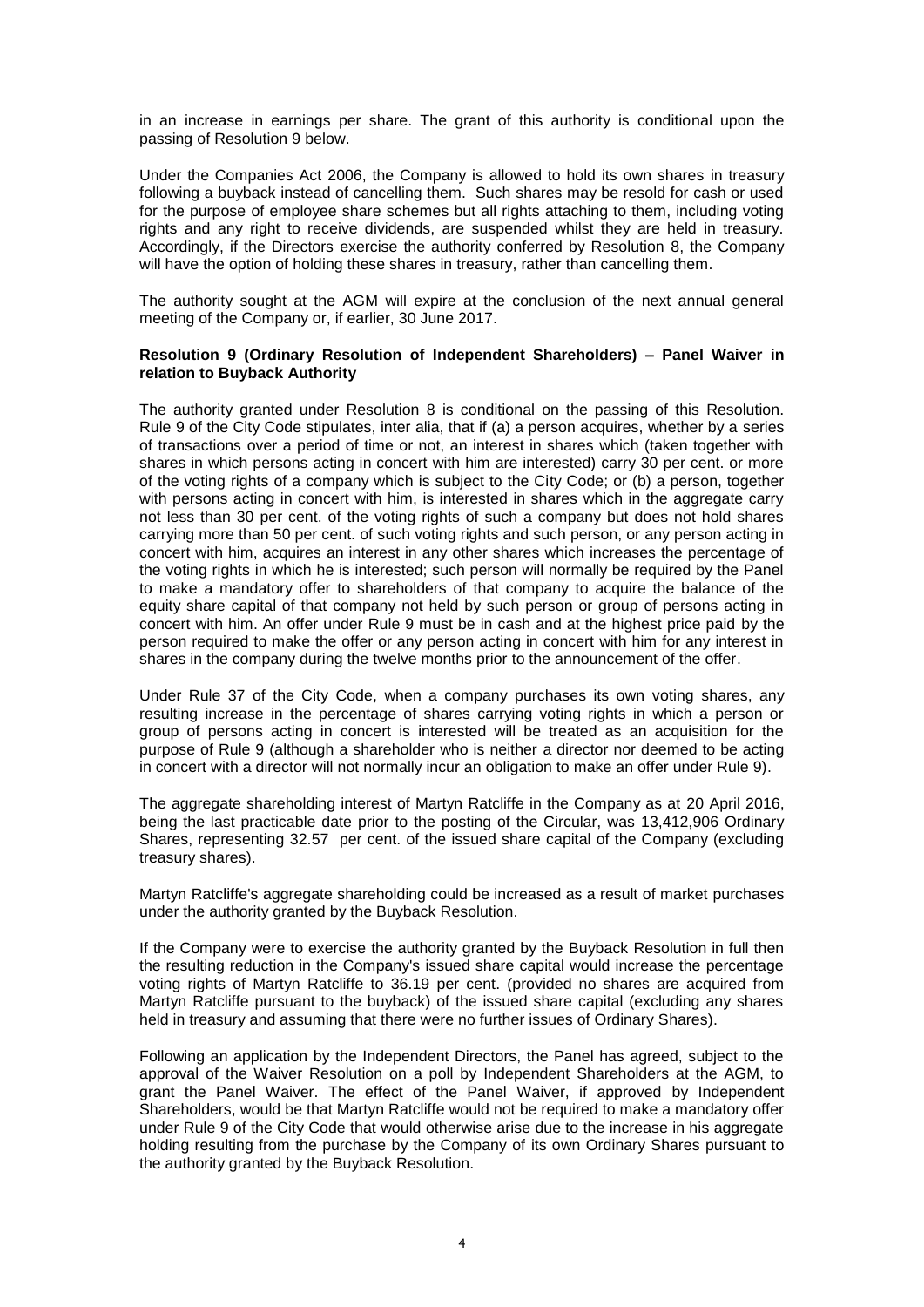The Waiver Resolution to approve the Panel Waiver is subject to the approval of the Independent Shareholders on a poll and each Independent Shareholder will be entitled to one vote for each Ordinary Share held.

# **Intentions of Martyn Ratcliffe**

Martyn Ratcliffe has confirmed to the Company that he is not currently proposing, following any increase in his aggregate holding as a result of a purchase of Ordinary Shares by the Company pursuant to the Buyback Authority to seek any change in the composition of the Board or in the general nature or any other aspect of the Company's business, including its continued admission to AIM.

Martyn Ratcliffe has confirmed that he does not have any intention to change the Company's business, the locations of the Company's places of business and the continued employment of its employees and management (and those of its subsidiaries) associated with the exercise of the Buyback Authority nor will there be any redeployment of the fixed assets of the Company as a result of the exercise of the Buyback Authority.

Martyn Ratcliffe has not taken part in any decision of the Board relating to the Panel Waiver. Martyn Ratcliffe has confirmed his intention not to vote his Ordinary Shares on the Panel Waiver.

For the avoidance of doubt, nothing in these undertakings prevents the Board from continuing its normal course of business which may or may not include some of the items set out in this paragraph.

# **Action to be taken**

Shareholders will find enclosed a Form of Proxy for use in connection with the AGM. Whether or not Shareholders intend to be present at the AGM, they are requested to complete and return the Form of Proxy as soon as possible and, in any event, so as to be received by Equiniti Limited, Aspect House, Spencer Road, Lancing, West Sussex BN99 6DA not later than 9 a.m. on 17 May 2016. The Form of Proxy can be posted free of charge from inside the United Kingdom.

Completion of a Form of Proxy does not prevent you from attending the AGM and voting in person.

# **Recommendation**

The Board considers that the Resolutions are in the best interests of Shareholders as a whole (save that Martyn Ratcliffe has not taken part in any decision of the Board relating to the Panel Waiver).

Accordingly, the Board unanimously recommends that Shareholders vote in favour of Resolutions 1 to 8 to be proposed at the Annual General Meeting as they intend to do in respect of their own beneficial holdings of Ordinary Shares which on 20 April 2016 (the latest practicable date prior to the publication of this document) amounted in aggregate to 13,787,906 Ordinary Shares, representing approximately 33.48 per cent. of the current issued ordinary share capital of Science Group (excluding treasury shares). It should be emphasised that Resolution 8 is conditional upon the approval of Resolution 9.

Further, the Independent Directors (which exclude Martyn Ratcliffe), who have been so advised by Numis, consider that Resolution 9 is in the best interests of the Independent Shareholders and the Company as a whole. In providing its advice to the Independent Directors, Numis has taken into account the Independent Directors' commercial assessments. Accordingly, the Independent Directors unanimously recommend that Shareholders vote in favour of Resolution 9 to be proposed at the Annual General Meeting as they intend to do in respect of their own beneficial holdings of Ordinary Shares which on 20 April 2016 (the latest practicable date prior to the publication of this document) amounted in aggregate to 375,000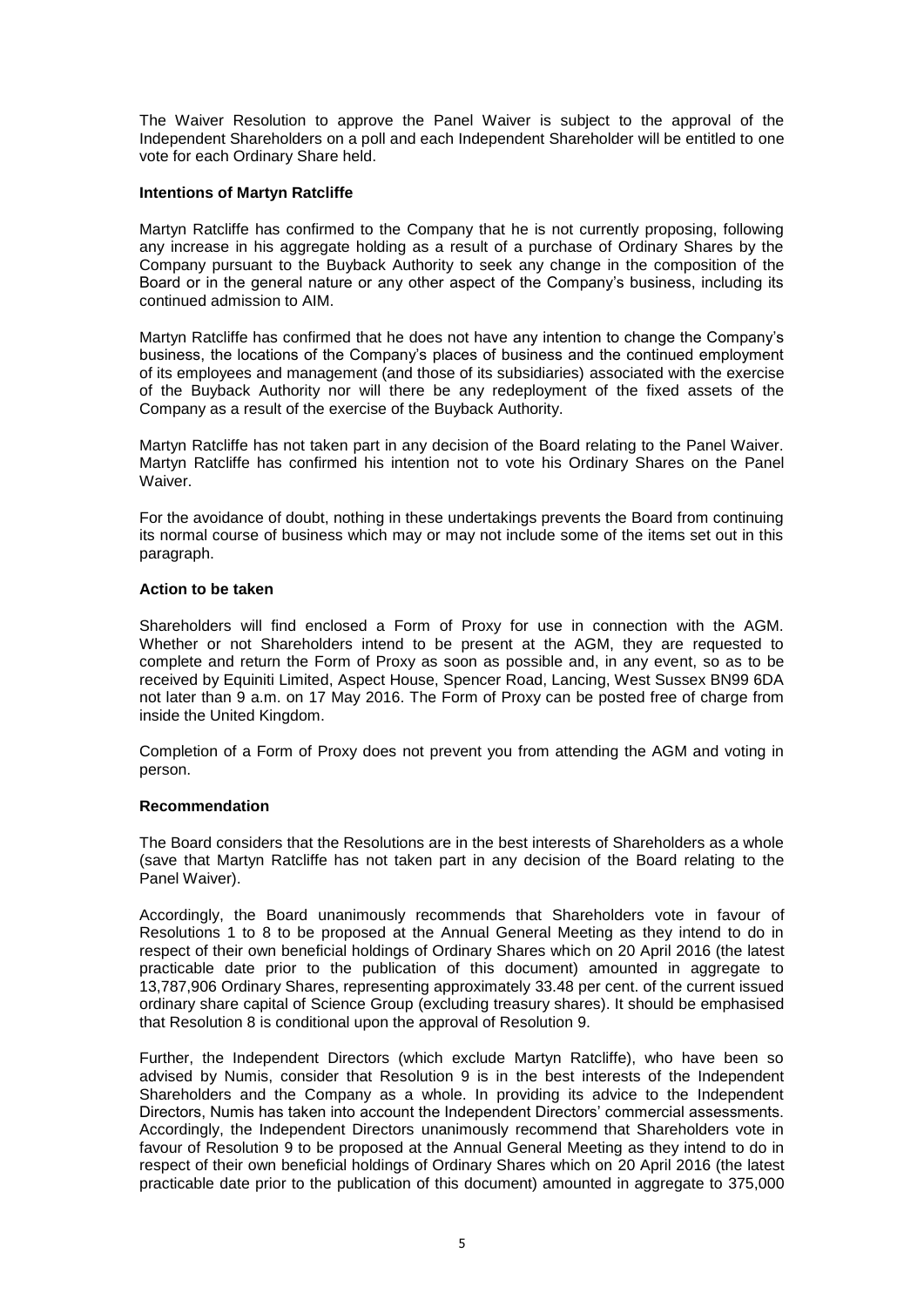Ordinary Shares, representing approximately 0.91 per cent. of the current issued ordinary share capital of Science Group (excluding treasury shares).

Yours faithfully

# **Martyn Ratcliffe**

Chairman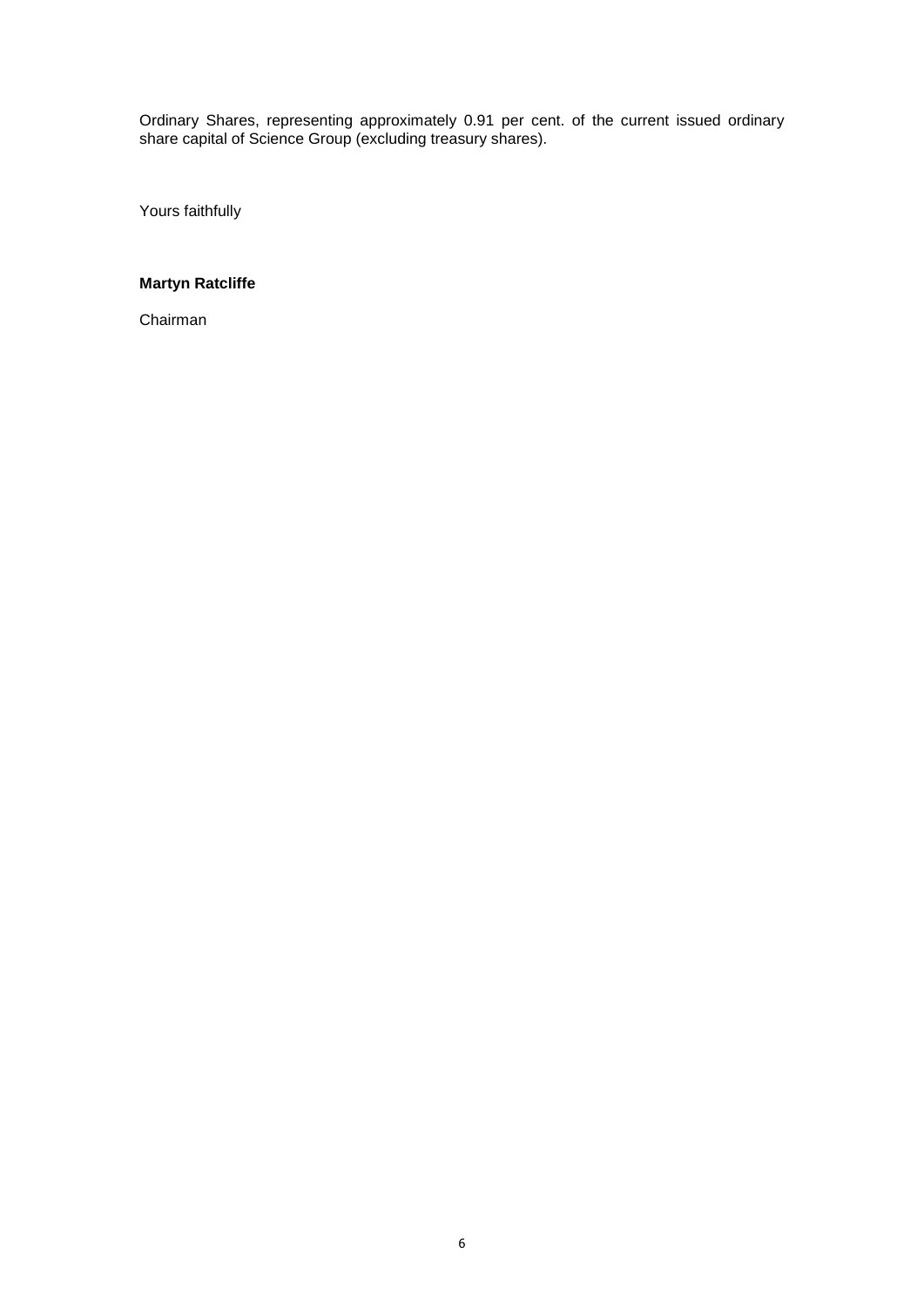# **ADDITIONAL INFORMATION**

#### **1 Responsibility**

The Directors, whose names appear in paragraph 2 below, accept responsibility for the information contained in this document, other than that representing the recommendation relating to the Panel Waiver for which the Independent Directors accept responsibility. To the best of the knowledge and belief of the Directors and, in respect of the recommendation relating to the Panel Waiver, the Independent Directors, (who have taken all reasonable care to ensure that such is the case) the information contained in this document is in accordance with the facts and does not omit anything likely to affect the import of such information.

Martyn Ratcliffe accepts responsibility for the information about himself contained in this document. To the best of the knowledge and belief of Martyn Ratcliffe (who has taken all reasonable care to ensure that such is the case) the information about Martyn Ratcliffe contained in this document is in accordance with the facts and does not omit anything likely to affect the import of such information.

#### **2 Directors**

2.1 The Directors of Science Group and their principal functions are:

| <b>Name</b>           | <b>Position</b>             |
|-----------------------|-----------------------------|
| Martyn Ratcliffe      | Chairman                    |
| Rebecca Hemsted       | <b>Finance Director</b>     |
| David Courtley        | Senior Independent Director |
| Michael Lacey-Solymar | Non-executive Director      |

2.2 The registered office of Science Group, and the business address of each of the Directors of Science Group, is Harston Mill, Royston Road, Harston, Cambridge, Cambridgeshire CB22 7GG. Science Group was incorporated in England and Wales on 17 March 2008 with registered number 6536543.

# **3 Martyn Ratcliffe**

- 3.1 Martyn Ratcliffe was appointed Chairman on 15 April 2010 following his investment in Science Group. He was Chairman of Microgen plc from 1998 to 2016 and Chairman of RM plc from 2011 to 2013. He was previously Senior Vice President of Dell Computer Corporation responsible for EMEA. He has a degree in Physics from the University of Bath and an MBA from City University (now Cass Business School), London.
- 3.2 The business address of Martyn Ratcliffe for the purposes of this document is that of the Company.

# **4 Interests and Dealings**

4.1 As at the close of business on 20 April 2016 (being the last practicable date prior to the publication of this document), the interests of Martyn Ratcliffe and the Independent Directors and their immediate families, and the interests of persons connected with them (within the meaning of sections 252 to 255 of the Companies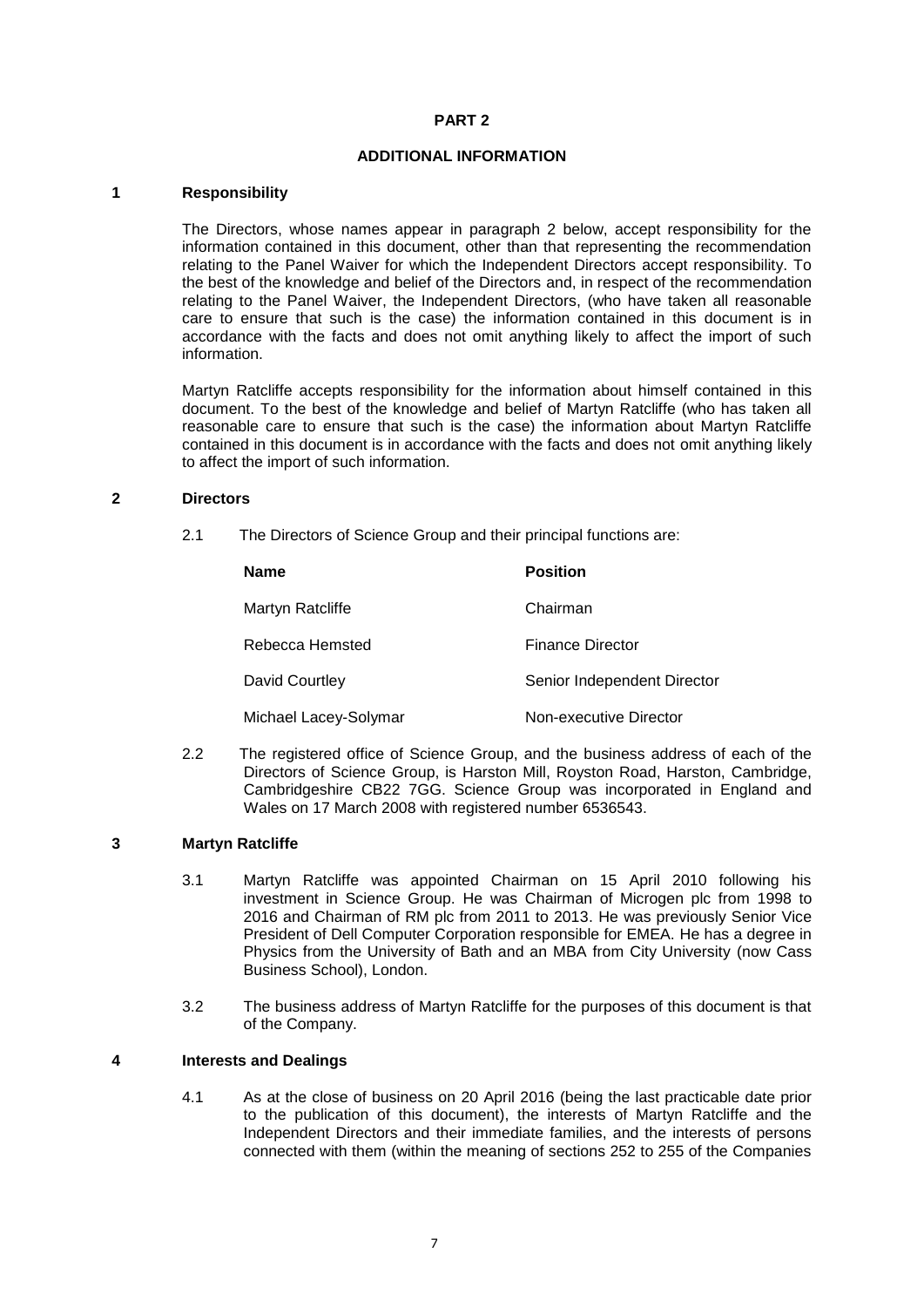Act 2006) in the issued share capital of the Company (excluding interests under the Share Option Schemes), were as set out below:

| <b>Name</b>           | <b>Number of Ordinary Shares</b> |  |  |
|-----------------------|----------------------------------|--|--|
| Martyn Ratcliffe      | 13,412,906                       |  |  |
| Rebecca Hemsted       |                                  |  |  |
| David Courtley        | 375,000                          |  |  |
| Michael Lacey-Solymar |                                  |  |  |

4.2 As at 20 April 2016 (the latest practicable date prior to the publication of this document), the interests of Martyn Ratcliffe and the Independent Directors in options and awards under the Share Option Schemes were as follows:

| Name of<br>holder            | Date of<br>grant | <b>Share</b><br><b>Scheme</b> | <b>Exercise</b><br>price<br>(pence) | <b>Exercise</b><br>period           | <b>Number</b><br>оf<br><b>Ordinary</b><br><b>Shares</b> |
|------------------------------|------------------|-------------------------------|-------------------------------------|-------------------------------------|---------------------------------------------------------|
| Martyn<br>Ratcliffe          |                  |                               |                                     |                                     |                                                         |
| Rebecca<br>Hemsted           | 20 March<br>2014 | <b>PSP Scheme</b>             | 1.0 pence                           | 20 March 2017<br>- 20 March<br>2024 | 100,000                                                 |
|                              | 3 Sept<br>2014   | <b>PSP Scheme</b>             | 1.0 pence                           | 3 Sept 2017 -<br>3 Sept 2024        | 50,000                                                  |
|                              | 3 Sept<br>2015   | <b>PSP Scheme</b>             | 1.0 pence                           | 3 Sept 2018 -<br>3 Sept 2025        | 25,000                                                  |
| David<br>Courtley            |                  |                               |                                     |                                     |                                                         |
| Michael<br>Lacey-<br>Solymar |                  |                               |                                     |                                     |                                                         |

- 4.3 Between 22 April 2015 and 20 April 2016 (being the latest practicable date prior to the date of this document), the Company has not purchased any Ordinary Shares.
- 4.4 On 30 July 2015 Martyn Ratcliffe exercised options held by him under the Share Option Schemes over 2,500,000 Ordinary Shares at an exercise price of 40 pence. These options were the subject of a waiver by the Panel given in 2012. Following disposal of some of the shares arising from the share option exercise to partially satisfy tax obligations associated with the transaction, Mr Ratcliffe made a net additional cash investment of approximately £100,000. As a result, Mr Ratcliffe's shareholding as a percentage of the Company's issued share capital (excluding treasury shares) did not materially change following the share option exercise.

4.5 Other than as disclosed in this paragraph 4, during the period of twelve months immediately prior to the date of this document, there have been no dealings in relevant securities nor have any relevant securities been borrowed or lent by the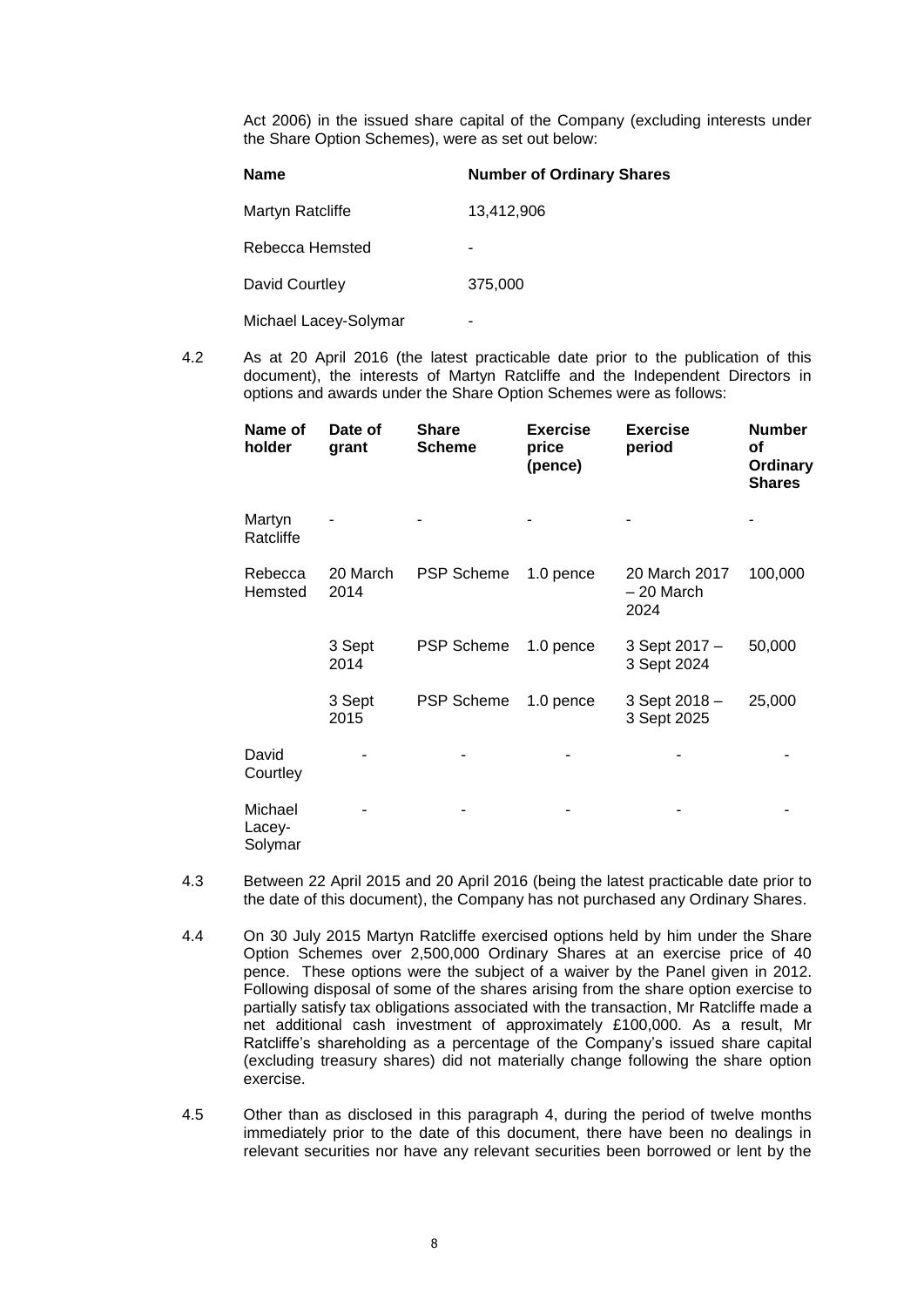Company or Martyn Ratcliffe or the Independent Directors (or their immediate families or persons connected with them).

- 4.6 Other than as disclosed in this paragraph 4, neither Martyn Ratcliffe, nor any Independent Director, nor any person acting in concert with the Company or Martyn Ratcliffe or the Independent Directors, no pension fund of the Company, no employee benefit trust of the Company or any connected advisers to anyone acting in concert with the Company, or any person controlling, controlled by or under the same control as any such connected advisers (other than an exempt principal trader or an exempt fund manager) is interested in any relevant securities or has a short position (whether conditional or absolute), any agreement to sell or any delivery obligation or right to require another person to purchase or take delivery of or in any Ordinary Share.
- 4.7 Any market or off market purchases of relevant securities by the Company would be made from the Company's distributable reserves and there are no financing arrangements in place. As such, there is no arrangement relating to the purchase of relevant securities where the payment of interest on, repayment of or security for any liability (contingent or otherwise) is dependent to any significant extent on the business of the Company.
- 4.8 In this paragraph 4 references to:
	- (i) "control" means a holding, or aggregate holdings, of shares carrying 30 per cent. or more of the voting rights attributable to the share capital of a company which are currently exercisable at a general meeting, irrespective of whether or not the holding(s) give(s) de facto control; and
	- (ii) "relevant securities" means Ordinary Shares and securities convertible into, rights to subscribe for, derivatives referred to, short positions (including a short position under a derivative) and options (including traded options) in respect of, Ordinary Shares.

# **5 Major interests in shares**

As at 20 April 2016 (being the latest practicable date prior to the date of this document) the Company is aware of the following existing Shareholders (other than any Director or member of Senior Management) who by virtue of the notifications made to it pursuant to the Act and/or the Disclosure and Transparency Rules, are interested, directly or indirectly, in 3 per cent. or more of the Company's issued share capital:

|                                   | As at 20 April 2016                        |                                |  |  |
|-----------------------------------|--------------------------------------------|--------------------------------|--|--|
| Name                              | <b>Number of Ordinary</b><br><b>Shares</b> | Percentage of voting<br>rights |  |  |
| <b>Ruffer LLP</b>                 | 5.036.281                                  | 12.23%                         |  |  |
| Hargreave Hale Limited            | 4.547.120                                  | 11.04%                         |  |  |
| Miton Asset Management<br>Limited | 3,854,731                                  | 9.36%                          |  |  |
| Charles Stanley & Co              | 1,564,118                                  | 3.80%                          |  |  |
| Allianz Global Investors Europe   | 1.500.000                                  | 3.64%                          |  |  |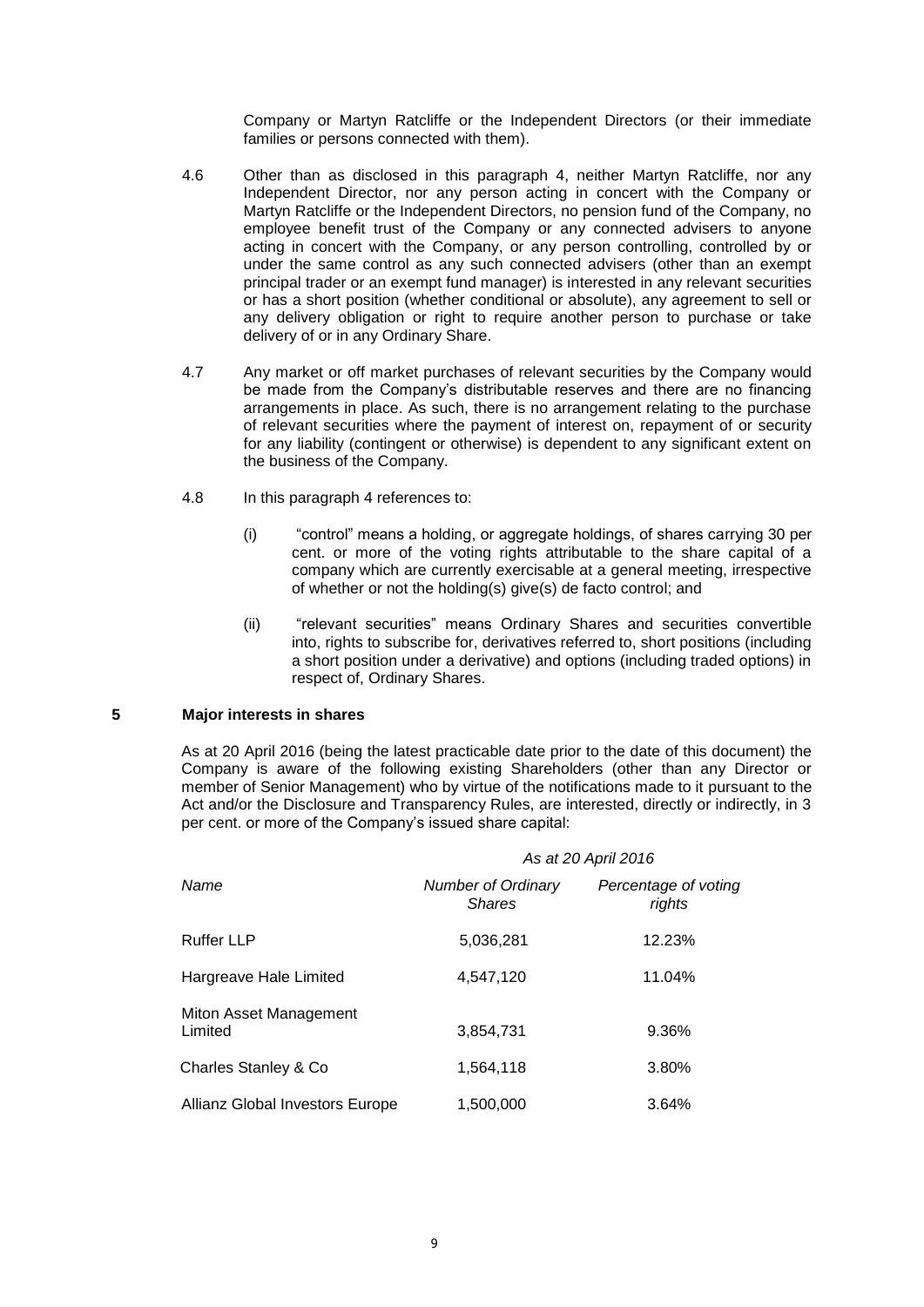# **6 Service contracts and letters of appointment of the Directors**

#### 6.1 **Directors**

Each Director has a service agreement or letter of appointment with Science Group. The terms are set out below:

- (i) Martyn Ratcliffe was appointed by the Company as Chairman of the Board of the Company pursuant to a letter of appointment which was entered into with effect from 15 April 2010 between the Company and Martyn Ratcliffe for an initial period of three years, subject to termination by either party by giving not less than six months' notice in writing. As at the date of this document, Martyn Ratcliffe is entitled to annual fees of £385,000. Mr Ratcliffe does not receive any employee benefits and does not participate in the Company's executive bonus scheme. The Remuneration Committee, in their absolute discretion, could elect to award Mr Ratcliffe a bonus, and have awarded a bonus of £50,000 for the year ended 31 December 2015. This is the first time since Mr Ratcliffe's appointment that such discretion has been applied and this was in recognition of the significant amount of additional time that Mr Ratcliffe had provided to the Company during 2015 associated with the acquisition of Oakland Innovation Limited and the acquisition of the operating business and assets of Leatherhead Food International Limited.
- (ii) Rebecca Hemsted has entered into a service contract with the Company dated 1 February 2014, which is subject to termination upon six months' notice by either party. The agreement provides for membership of a private medical insurance scheme, permanent health insurance, life assurance cover and pension contributions. As at the date of this document, Ms Hemsted's annual salary is £140,000. As at the date of this document, Ms Hemsted is entitled to participate in the Company's executive bonus scheme under which an amount of up to 30 per cent of her base salary is payable for "on target" performance. The criteria for the bonus scheme are set by, and any payments under the bonus scheme are subject to the approval of, the Company's remuneration committee.
- (iii) David Courtley was re-appointed by the Company as a non-executive director pursuant to a letter of appointment which was entered into with effect from 15 April 2016 between the Company and David Courtley for a period of three years, which will automatically renew for further, consecutive periods of 3 years up to an aggregate of 9 years, subject to termination by either party by giving not less than three months' notice in writing. David Courtley is entitled to annual fees of £35,000.
- (iv) Michael Lacey-Solymar was re-appointed by the Company as a nonexecutive director pursuant to a letter of appointment which was entered into with effect from 11 October 2015 between the Company and Michael Lacey-Solymar for a period of 3 years, which will automatically renew for further, consecutive periods of 3 years up to an aggregate of 9 years, subject to termination by either party by giving not less than 3 months' notice in writing. Michael Lacey-Solymar is entitled to annual fees of £35,000.
- 6.2 Save as disclosed above, there are no service contracts or letters of appointment in force between any Director or proposed director of Science Group and Science Group or any of its Subsidiaries and no such contract, save as disclosed above, has been entered into or amended during the last six months preceding the date of this document.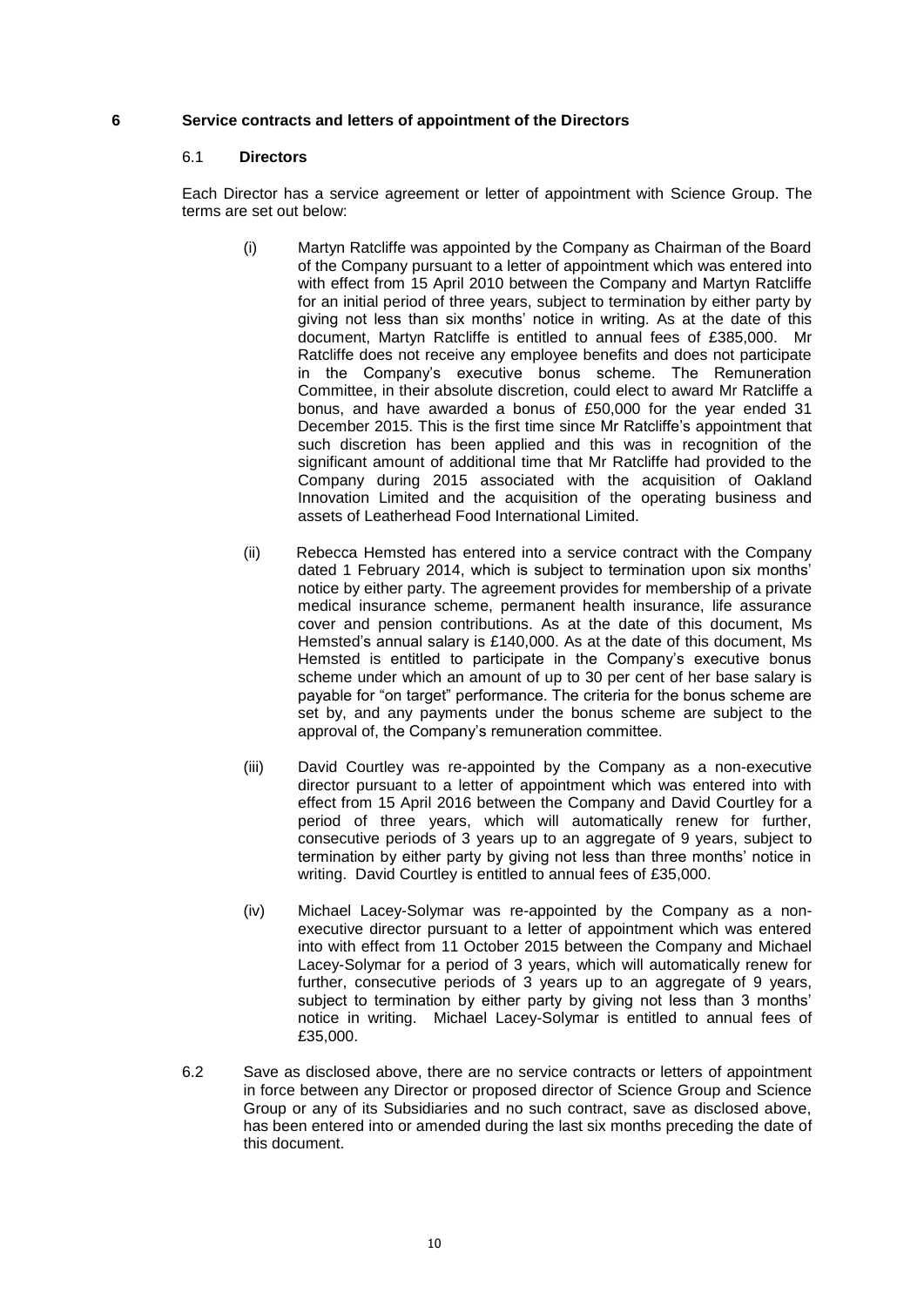6.3 Save as mentioned in paragraph 6, there are no entitlements to commissions, profit sharing arrangements or any other specific compensation payments under the Directors' service agreements or letters of appointment.

# **7 General**

- 7.1 There is no agreement, arrangement or understanding (including any compensation arrangement) between Martyn Ratcliffe and any of the Independent Directors, recent Directors, Independent Shareholders or recent Shareholders having any connection with or dependence upon the proposals set out in this document.
- 7.2 No agreement, arrangement or understanding exists whereby the Ordinary Shares acquired by the Company pursuant to the authority conferred by the Buyback Resolution will be transferred to any other person.
- 7.3 There has been no significant change in the financial or trading position of the Company since 31 December 2015, being the date to which its most recent report and accounts were made up.

# **8 Material contracts**

The following are the only contracts (other than contracts entered into by a member of the Group in the ordinary course of business) which are or may be material and which have been entered into by any member of the Group within the two years immediately preceding the date of this document:

- 8.1 On 18 February 2015, the Company entered into an agreement to acquire the entire share capital of Oakland Innovation Limited for a total cash consideration of £5.0 million which was satisfied as to £3,636,364 in cash on completion and as to £1,363,636 satisfied by the sale of Science Group treasury shares, equivalent to 1,043,333 Science Group shares at the average closing mid-market price of 130.7 pence on the five dealing days immediately prior to completion. The Science Group shares are subject to lock-in periods of between 18 months and three years.
- 8.2 On 16 September 2015, SGL1 Limited (now called Leatherhead Research Limited), a wholly owned subsidiary of the Company, entered into an agreement to acquire the operating business and assets, excluding the freehold property and free of debt and defined benefit pension liabilities, of Leatherhead Food International Limited ("Leatherhead") from the administrators of Leatherhead for cash consideration of £1.625 million.
- 8.3 On 11 November 2015, Quadro Design Limited (now called Quadro Epsom Limited), a wholly owned subsidiary of the Company, entered into and completed an agreement to acquire the freehold property at Great Burgh, Yew Tree Bottom Road, Epsom, KT18 5XT for £7.0 million from EauRouge Properties Limited.

# **9 Market quotations**

Set out below are the closing middle market quotations for an Ordinary Share for the first dealing day of each of the six months immediately preceding the date of this document and for 20 April 2016 (being the last practicable date prior to the publication of this document):

| <b>Relevant Date</b> | <b>Share Price</b> |  |  |
|----------------------|--------------------|--|--|
| 2 November 2015      | 156.5 p            |  |  |
| 1 December 2015      | 138.5 p            |  |  |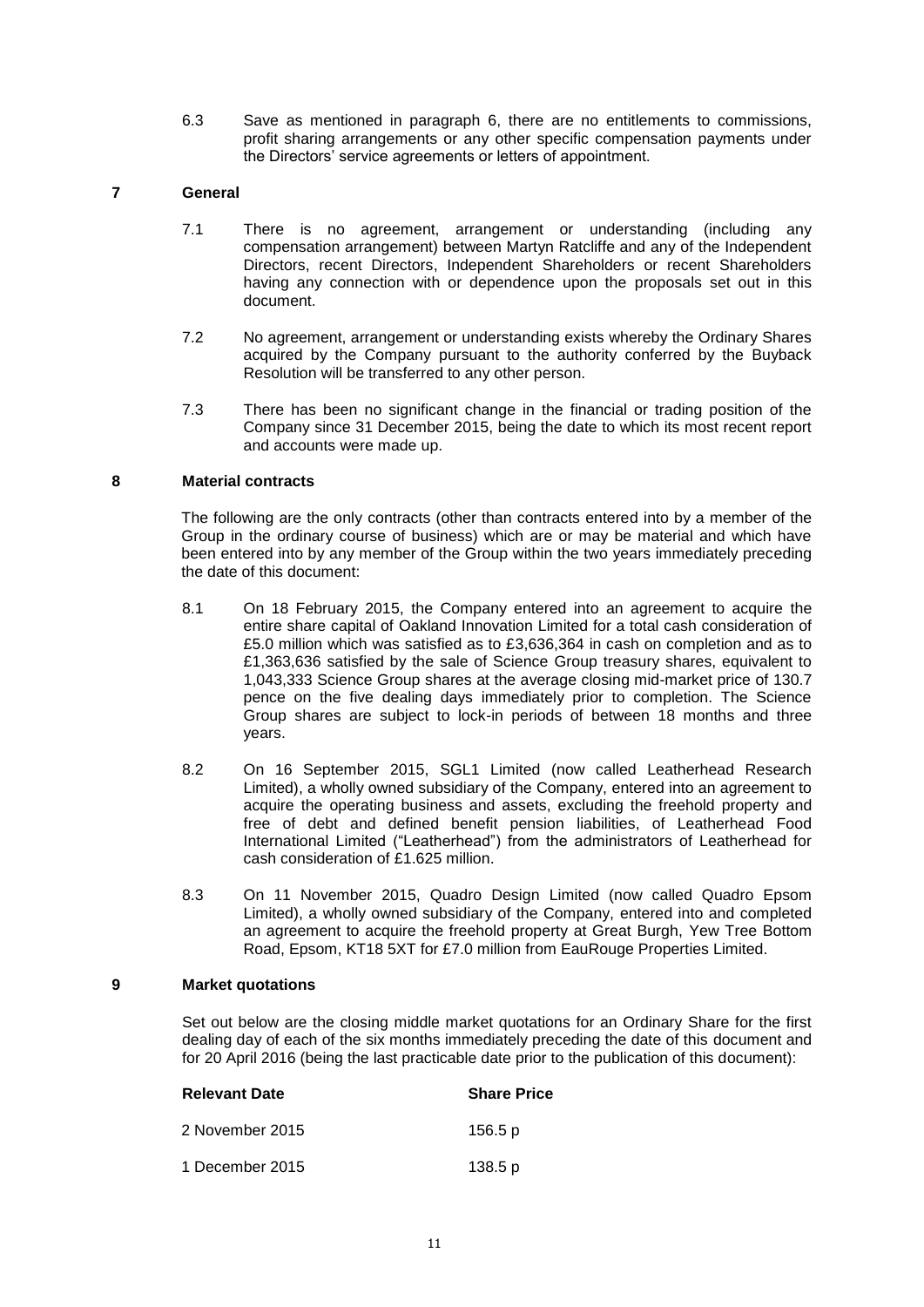| 4 January 2016  | 138.0 p |
|-----------------|---------|
| 1 February 2016 | 137.5 p |
| 1 March 2016    | 128.5 p |
| 1 April 2016    | 141.5 p |
| 20 April 2016   | 128.5 p |

# **10 Numis consent**

# 10.1 Numis consent

Numis has given and not withdrawn its consent to the issue of this document with the inclusion of its name in the form and context in which it appears.

# 10.2 Numis relationships

Numis currently acts as nominated adviser and broker to the Company, of which Martyn Ratcliffe is Chairman. Numis is also financial advisor and broker to RM plc, of which Martyn Ratcliffe was, until 30 April 2013, Executive Chairman. Numis also acted as broker for Martyn Ratcliffe in his personal capacity in acquiring and subsequently selling shares in RM plc. Save as disclosed in this paragraph, Numis has no other relationship, arrangement or understanding with Martyn Ratcliffe.

# **11 Financial and other information**

The audited consolidated report and accounts of the Group for the year ended 31 December 2014 is available on the Company's website [\(http://www.sciencegroup.com/financial-reports/\)](http://www.sciencegroup.com/financial-reports/) and incorporated into this document by reference.

The audited consolidated report and accounts of the Group for the year ended 31 December 2015 is enclosed with this Circular and incorporated into this document by reference.

The annual reports are available on and can be printed from the Company's website in "read-only" format. The Company Secretary will provide within two Business Days, without charge, to each person to whom a copy of this document has been delivered, upon their written or verbal request, a copy of any documents incorporated by reference in this document.

Requests for copies of any such document should be directed to the Company Secretary on the details below:

Company Secretary Science Group plc Harston Mill **Harston Cambridge** CB22 7GG

+44 (0) 1223 875 200

Copies of any documents incorporated by reference in this document will not be provided to Shareholders or other recipients of this document unless such a request is made.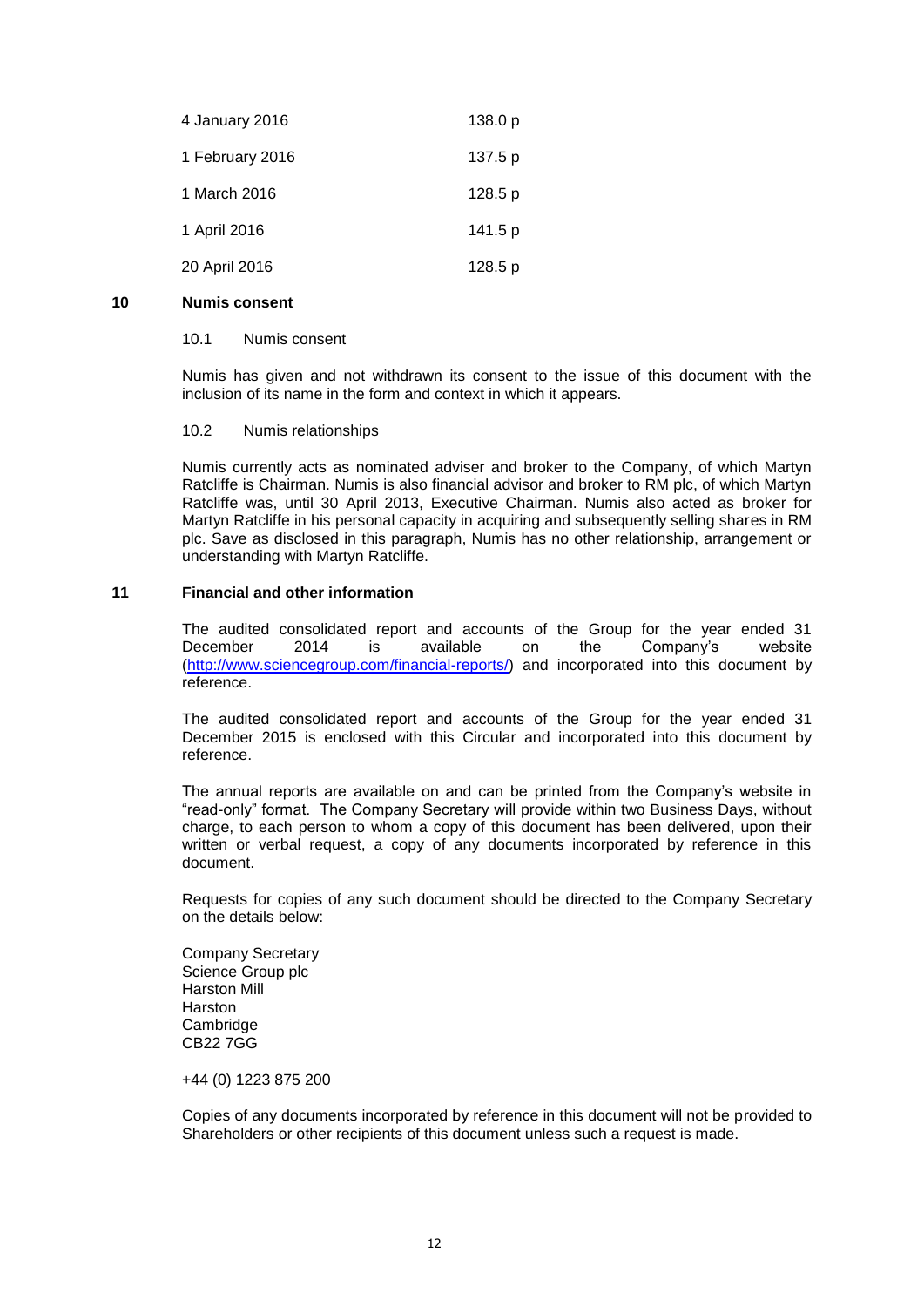# **12 Documents available for inspection**

Copies of the following documents are available for inspection during usual business hours on any weekday (Saturdays, Sundays and public holidays excepted) at Harston Mill, Royston Road, Harston, Cambridge CB22 7GG and at [www.sciencegroup.com](http://www.sciencegroup.com/) from the date of this document until the date of the AGM and at the AGM from 15 minutes prior to its commencement until its conclusion:

- (i) the Articles;
- (ii) the published audited consolidated accounts of Science Group for the two financial years ended 31 December 2014 and 31 December 2015;
- (iii) the service contracts and letters of appointment referred to in paragraph 6 above;
- (iv) the written consent of Numis referred to in paragraph 10 above; and
- (v) this document.

Dated 22 April 2016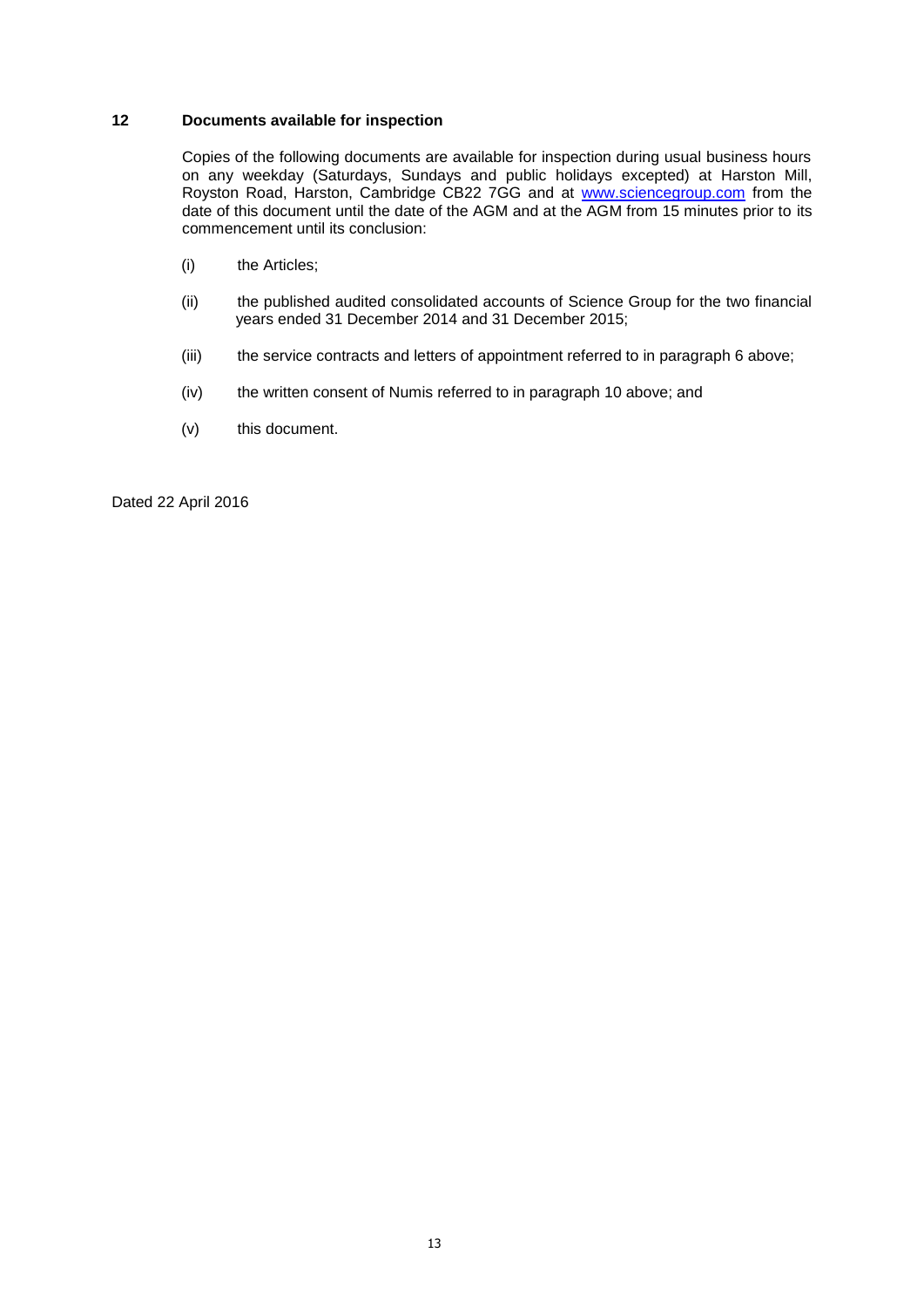# **DEFINITIONS**

The following definitions apply throughout this document and the accompanying Form of Proxy unless the context requires otherwise:

| Act                                            | the Companies Act 2006, as amended                                                                                                                                                                                                                                        |
|------------------------------------------------|---------------------------------------------------------------------------------------------------------------------------------------------------------------------------------------------------------------------------------------------------------------------------|
| <b>AIM</b>                                     | AIM, a market operated by London Stock Exchange                                                                                                                                                                                                                           |
| <b>Annual General Meeting or</b><br><b>AGM</b> | the Annual General Meeting of Science Group to be held at the<br>offices of Numis Securities Limited at The London Stock Exchange<br>Building, 10 Paternoster Square, London EC4M 7LT at 9 a.m. on<br>19 May 2016, notice of which is set out at the end of this document |
| <b>Annual Report</b>                           | audited annual report and financial statements of the Company for<br>the year ended 31 December 2015                                                                                                                                                                      |
| <b>Approved Scheme</b>                         | the Company's Approved Executive Share Option Scheme                                                                                                                                                                                                                      |
| <b>Articles</b>                                | the articles of association of the Company as in force from time to<br>time                                                                                                                                                                                               |
| <b>Board or Science Group</b><br><b>Board</b>  | the board of directors of Science Group                                                                                                                                                                                                                                   |
| <b>Business Day</b>                            | a day other than a Saturday or Sunday or public holiday in England<br>and Wales on which banks are open in London for general<br>commercial business                                                                                                                      |
| <b>Buyback Authority</b>                       | the general authority to make market purchases being sought in<br>the Buyback Resolution                                                                                                                                                                                  |
| <b>Buyback Resolution</b>                      | the Resolution numbered 8 to be proposed at the Annual General<br>Meeting                                                                                                                                                                                                 |
| <b>Circular</b>                                | this circular to Shareholders                                                                                                                                                                                                                                             |
| <b>City Code or Takeover Code</b>              | the City Code on Takeovers and Mergers                                                                                                                                                                                                                                    |
| <b>Company or Science Group</b>                | Science Group plc, incorporated in England & Wales with<br>registration number 06536543 and whose registered office is at<br>Harston Mill, Royston Road, Harston, Cambridge, United Kingdom<br><b>CB227GG</b>                                                             |
| <b>Directors</b>                               | the directors of the Company listed in paragraph 2.1 of Part 2 of<br>this document                                                                                                                                                                                        |
| Form of Proxy                                  | the form of proxy accompanying this document to be used in<br>connection with the Annual General Meeting                                                                                                                                                                  |
| Group                                          | Science Group and its Subsidiaries from time to time                                                                                                                                                                                                                      |
| <b>Independent Directors</b>                   | the Directors other than Martyn Ratcliffe                                                                                                                                                                                                                                 |
| <b>Independent Shareholders</b>                | the Shareholders other than Martyn Ratcliffe                                                                                                                                                                                                                              |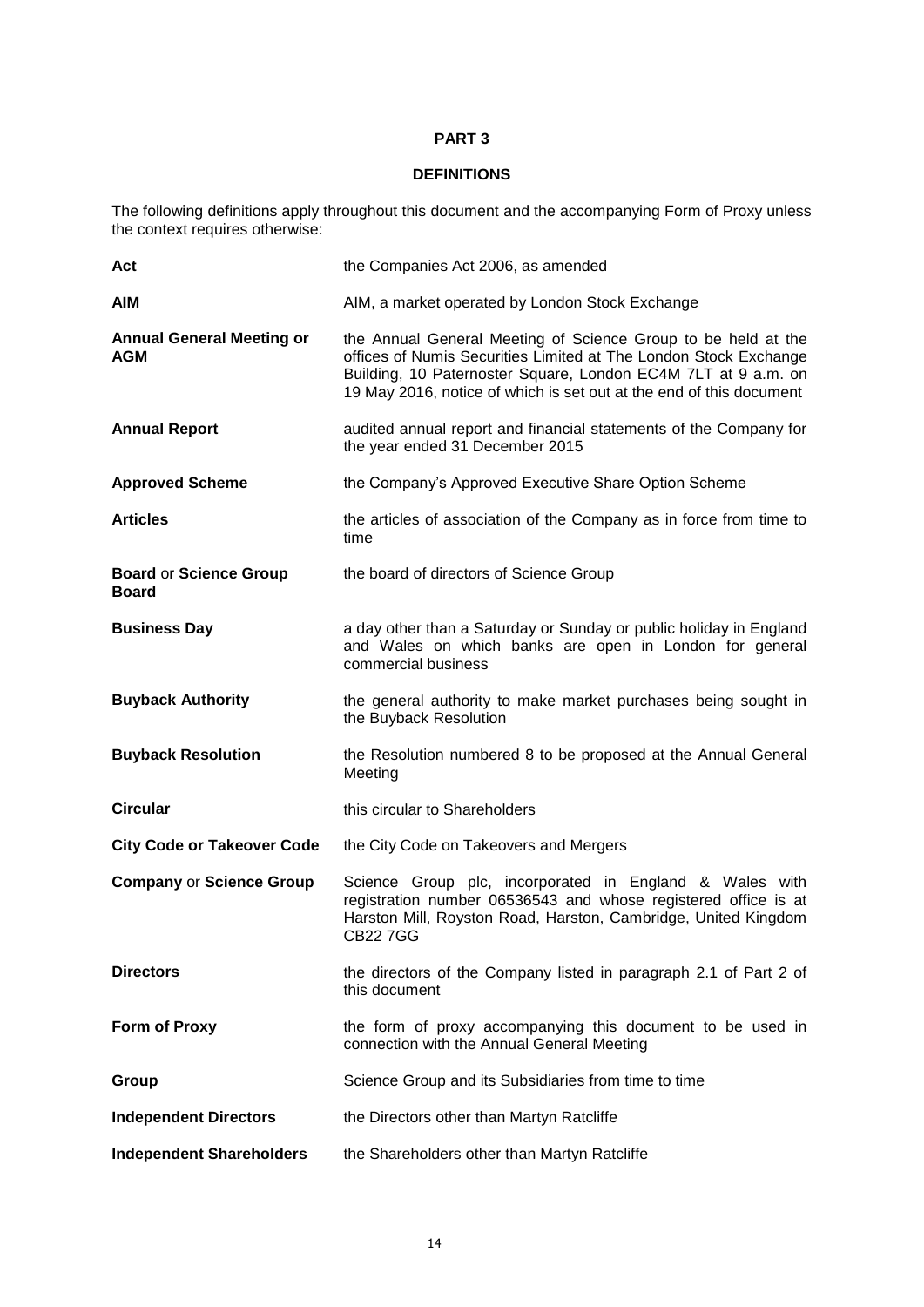| <b>London Stock Exchange</b>                      | London Stock Exchange plc                                                                                                                                                                                                                    |
|---------------------------------------------------|----------------------------------------------------------------------------------------------------------------------------------------------------------------------------------------------------------------------------------------------|
| <b>Notice of Annual General</b><br><b>Meeting</b> | the notice of the Annual General Meeting which appears at the end<br>of this document                                                                                                                                                        |
| <b>Numis</b>                                      | <b>Numis Securities Limited</b>                                                                                                                                                                                                              |
| <b>Ordinary Shares</b>                            | the ordinary shares of 1 penny each in Science Group                                                                                                                                                                                         |
| Panel                                             | the Panel on Takeovers and Mergers                                                                                                                                                                                                           |
| <b>Panel Waiver</b>                               | the waiver by the Panel, subject to approval by Independent<br>Shareholders voting on a poll, of the obligations under Rule 9 of the<br>City Code in respect of Martyn Ratcliffe in connection with the<br>exercise of the Buyback Authority |
| pounds sterling or £                              | the lawful currency of the United Kingdom                                                                                                                                                                                                    |
| <b>PSP Scheme</b>                                 | the Company's performance share plan scheme                                                                                                                                                                                                  |
| <b>Resolutions</b>                                | the resolutions to be proposed at the Annual General Meeting as<br>set out in the Notice of Annual General Meeting                                                                                                                           |
| <b>Share Option Schemes</b>                       | the Approved scheme and the Unapproved scheme and the PSP<br>Scheme                                                                                                                                                                          |
| <b>Shareholders</b>                               | holders of Ordinary Shares from time to time                                                                                                                                                                                                 |
| <b>Subsidiaries</b>                               | subsidiaries, interpreted in accordance with section 1159 of the Act                                                                                                                                                                         |
| <b>Unapproved Scheme</b>                          | the Company's Unapproved Executive Share Option Scheme                                                                                                                                                                                       |
| <b>Waiver Resolution</b>                          | the Resolution numbered 9 concerning the waiver of obligations<br>under Rule 9 of the City Code to be proposed at the Annual<br>General Meeting in relation to the Buyback Authority                                                         |

References to time in this document are to London time, unless otherwise stated.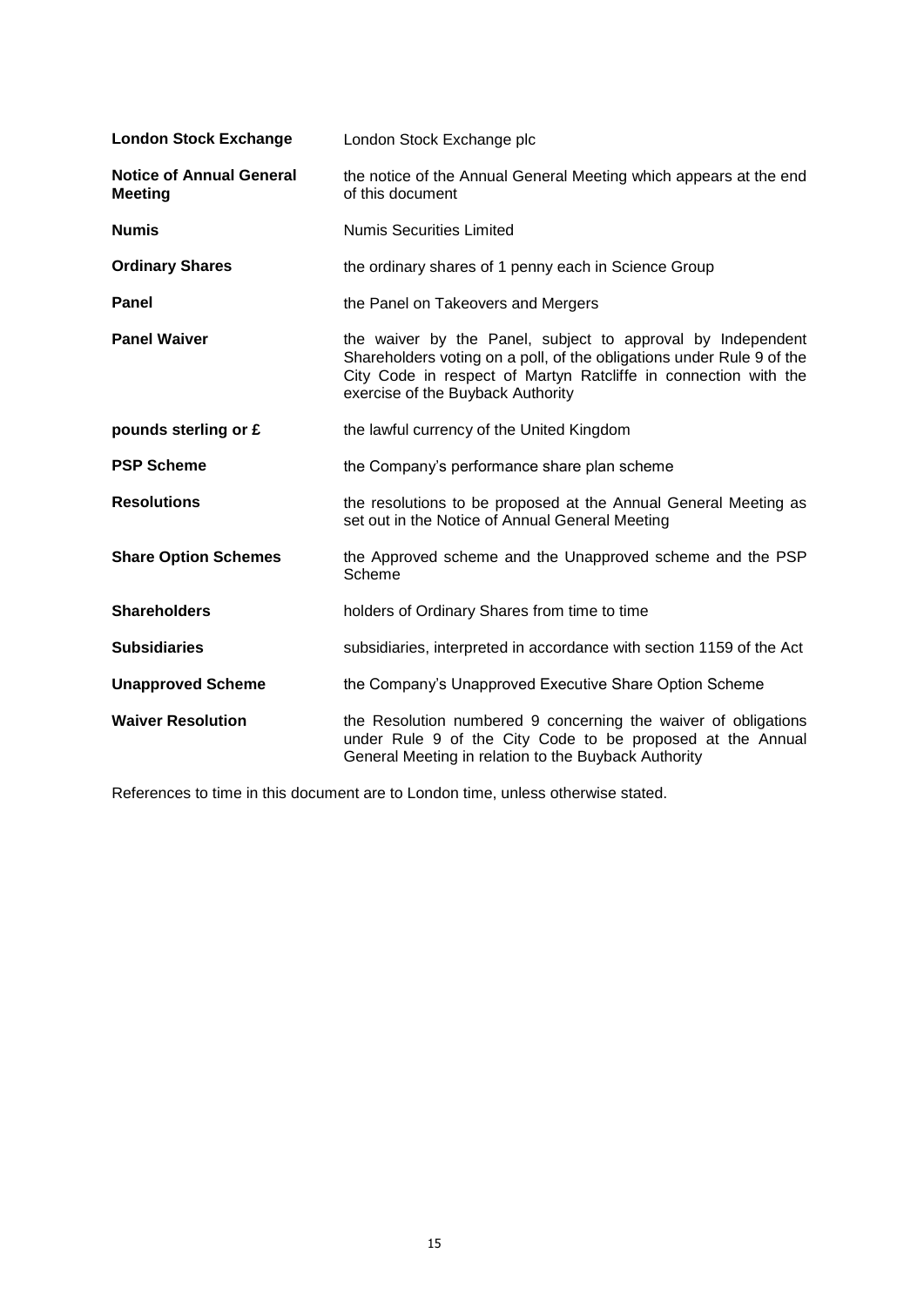#### **SCIENCE GROUP PLC** (incorporated and registered in England and Wales with number 06536543) **(the "Company")**

# **NOTICE OF ANNUAL GENERAL MEETING**

Notice is hereby given that an Annual General Meeting of the Company will be held at the offices of Numis Securities Limited at The London Stock Exchange Building, 10 Paternoster Square, London EC4M 7LT at 9 a.m. on 19 May 2016 for the purpose of considering and, if thought fit, passing the following resolutions, in the case of Resolutions 1 to 6 and 8 to 9 as Ordinary Resolutions (Resolution 9 being taken on a poll) and, in the case of Resolution 7 as a Special Resolution.

#### **ORDINARY RESOLUTION**

**1 THAT** the Company's Annual Report and Financial Statements for the year ended 31 December 2015 be received and adopted.

## **ORDINARY RESOLUTION**

**2 THAT** KPMG LLP are re-appointed as auditor of the Company pursuant to section 489 of the Companies Act 2006 (the "**Act**") to hold office until the end of the next general meeting at which accounts are laid before the members of the Company and that the Directors are hereby authorised to set the auditors' remuneration.

#### **ORDINARY RESOLUTION**

**3 THAT** David Courtley be re-elected as a Director of the Company.

#### **ORDINARY RESOLUTION**

4 **THAT** Michael Lacey-Solymar be re-elected as a Director of the Company.

# **ORDINARY RESOLUTION**

**5 THAT** a final dividend of 4 pence per ordinary share be declared payable to the shareholders on the register of members of the Company at the close of business on 20 May 2016.

# **ORDINARY RESOLUTION**

- **6 THAT** in substitution for all subsisting authorities to the extent unused, the Directors be and they are hereby generally and unconditionally authorised in accordance with section 551 of the Act, to exercise all the powers of the Company to allot relevant securities (as defined below) up to an aggregate nominal amount of £41,177.01 comprising equity securities (as defined in section 560 of the Act) and provided that:
	- (a) the authority hereby conferred shall (unless previously renewed or revoked) expire at the end of the next Annual General Meeting of the Company or, if earlier, 30 June 2017; save that
	- (b) the Company may before such expiry make an offer or agreement which would or might require relevant securities (as so defined) to be allotted after such expiry and the Directors may allot relevant securities (as so defined) in pursuance of such an offer or agreement as if the authority conferred hereby had not expired.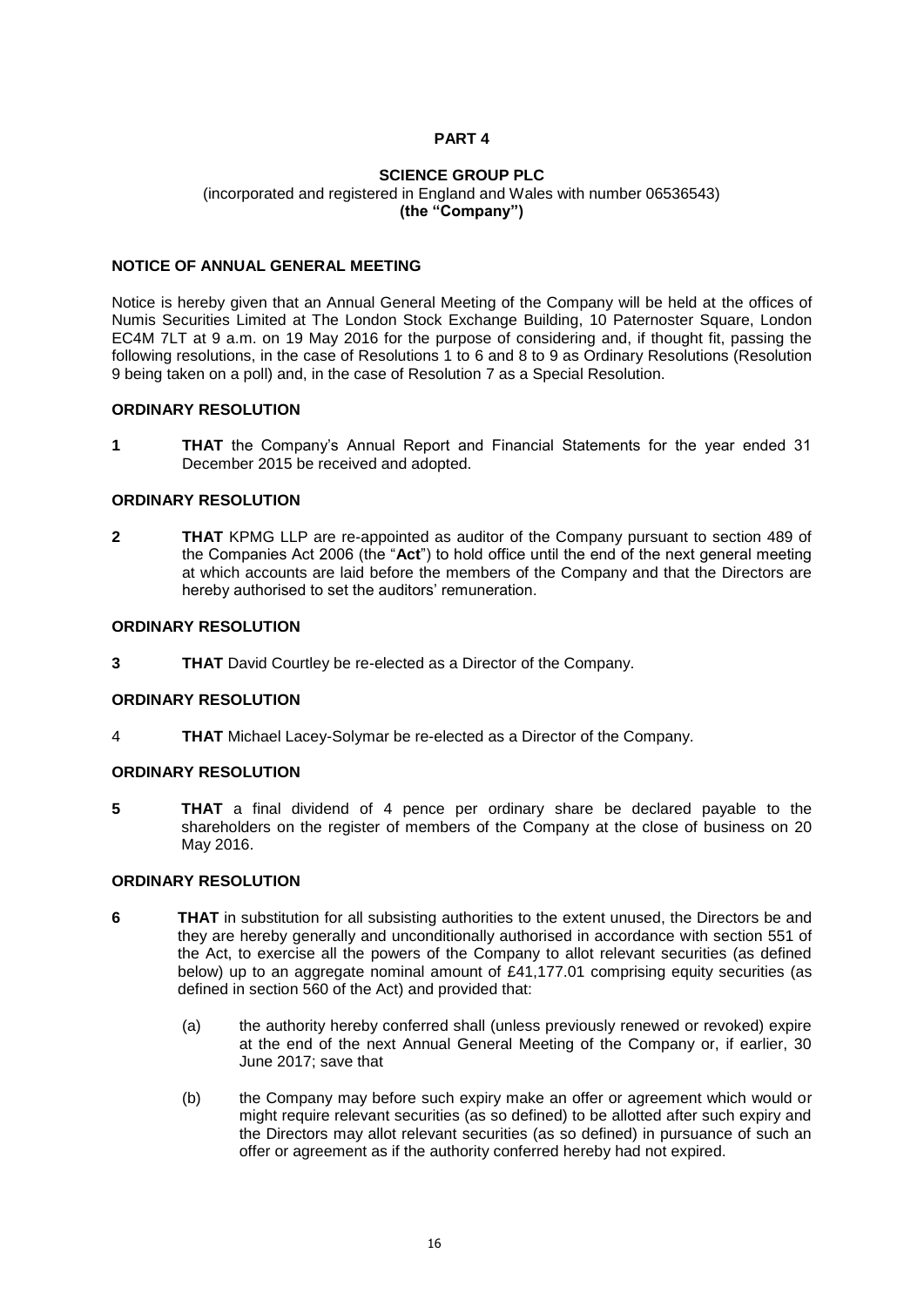For the purposes of this resolution, "relevant securities" means:

- shares in the Company other than shares allotted pursuant to:
	- an employee share scheme (as defined by section 1166 of the Act);
	- a right to subscribe for shares in the Company where the grant of the right itself constituted a relevant security; or
	- a right to convert securities into shares in the Company where the grant of the right itself constituted a relevant security; and
- any right to subscribe for or to convert any security into shares in the Company other than rights to subscribe for or convert any security into shares allotted pursuant to an employee share scheme (as defined by section 1166 of the Act). References to the allotment of relevant securities in the resolution include the grant of such rights.

# **SPECIAL RESOLUTION**

**7 THAT,** subject to the passing of Resolution 6 above and in substitution for all subsisting authorities to the extent unused, the Directors be and they are hereby empowered to allot or make offers or agreements to allot for equity securities (as defined in section 560(1) of the Act) for cash pursuant to the authority conferred by Resolution above as if section 561(1) of the Act did not apply to any such allotment up to an aggregate nominal amount of £41,177.01 provided that the authority hereby conferred shall (unless previously renewed or revoked) expire at the end of the next Annual General Meeting of the Company or, if earlier, 30 June 2017, save that the Company may before such expiry make an offer or agreement which would or might require equity securities to be allotted after such expiry and the Directors may allot equity securities in pursuance of such an offer or agreement as if the authority conferred hereby had not expired.

# **ORDINARY RESOLUTION**

- **8 THAT** conditional upon the passing of Resolution 9, the Company be generally and unconditionally authorised to make market purchases (within the meaning of section 693(4) of the Companies Act 2006) of Ordinary Shares on such terms as the Directors think fit, provided that:
	- (a) the maximum number of Ordinary Shares hereby authorised to be purchased is 4,117,701 ;
	- (b) the minimum price, exclusive of any expenses, which may be paid for an Ordinary Share is 1p;
	- (c) the maximum price, exclusive of any expenses, which may be paid for each Ordinary Share is an amount equal to the higher of: (a) 105 per cent. of the average of the middle market quotations for an Ordinary Share, as derived from the AIM Appendix of the Daily Official List of the London Stock Exchange, for the five business days immediately preceding the day on which the Ordinary Share is purchased; and (b) the amount stipulated by Article 5(1) of the Buy-back and Stabilisation Regulation 2003; and

the authority hereby conferred shall, unless previously revoked or varied, expire at the end of the next Annual General Meeting of the Company or, if earlier, 30 June 2017 (except in relation to the purchase of Ordinary Shares the contract for which was concluded before the expiry of this authority and which will or may be executed wholly or partly after such expiry).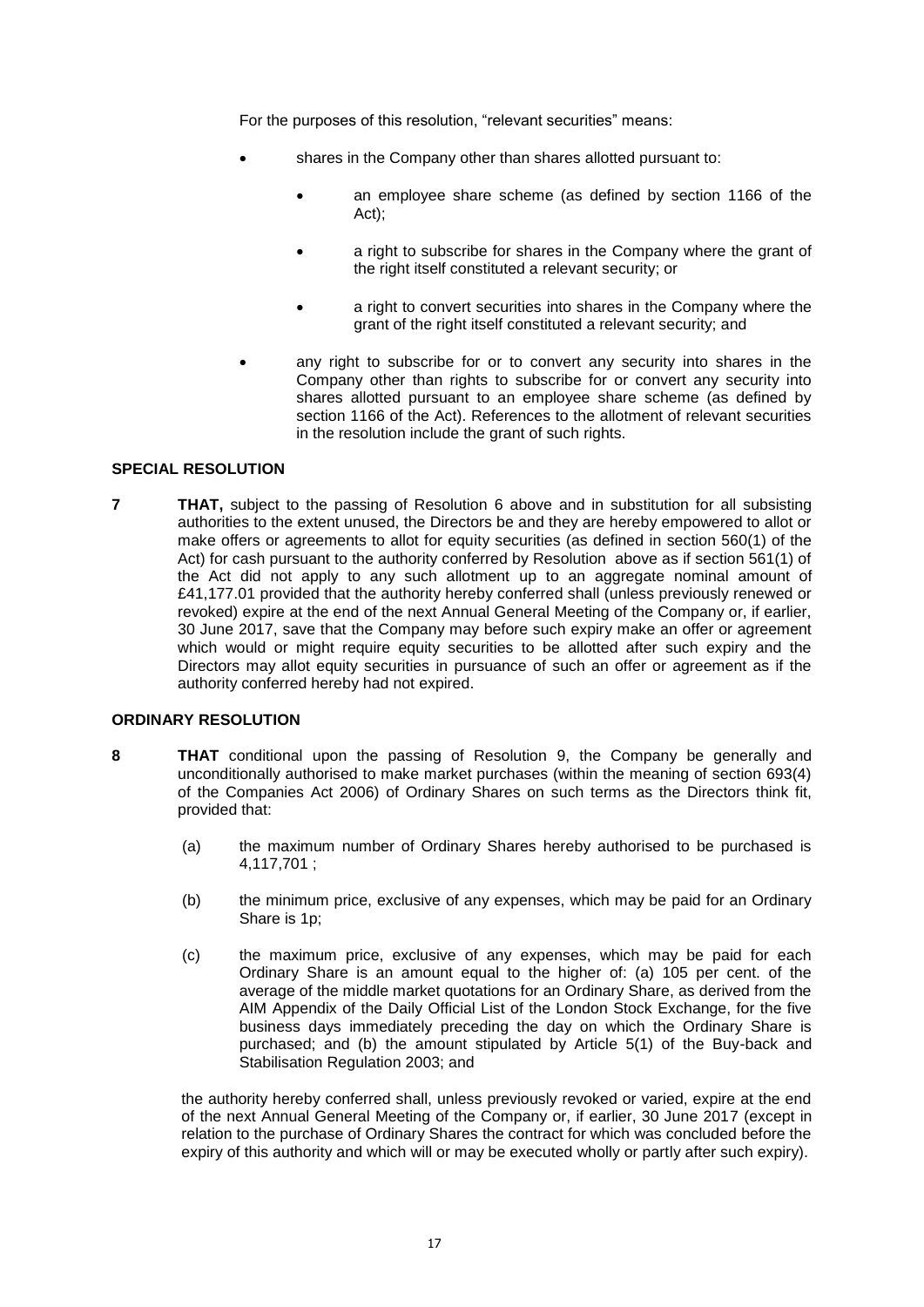# **ORDINARY RESOLUTION**

**9 THAT** the waiver granted by the Panel on Takeovers and Mergers of the obligation that would otherwise arise on Martyn Ratcliffe and all persons connected with him to make a mandatory offer to the shareholders of the Company pursuant to Rule 9 of the Takeover Code as a result of the exercise of the authority granted by Resolution 8 above allowing the Company to make market purchases of Ordinary Shares, be and is hereby approved.

> Note: In order to comply with the Takeover Code, Resolution 9 will be taken on a poll and Martyn Ratcliffe has undertaken not to vote on Resolution 9.

By Order of the Board **Harston Mill** Sarah Cole **Manusia Sarah Cole Access 1999**<br>
Sarah Company Secretary<br>
Cambridge Company Secretary Company Secretary **Cambridge**<br>
22 April 2016 **Cambridge**<br>
22 April 2016 22 April 2016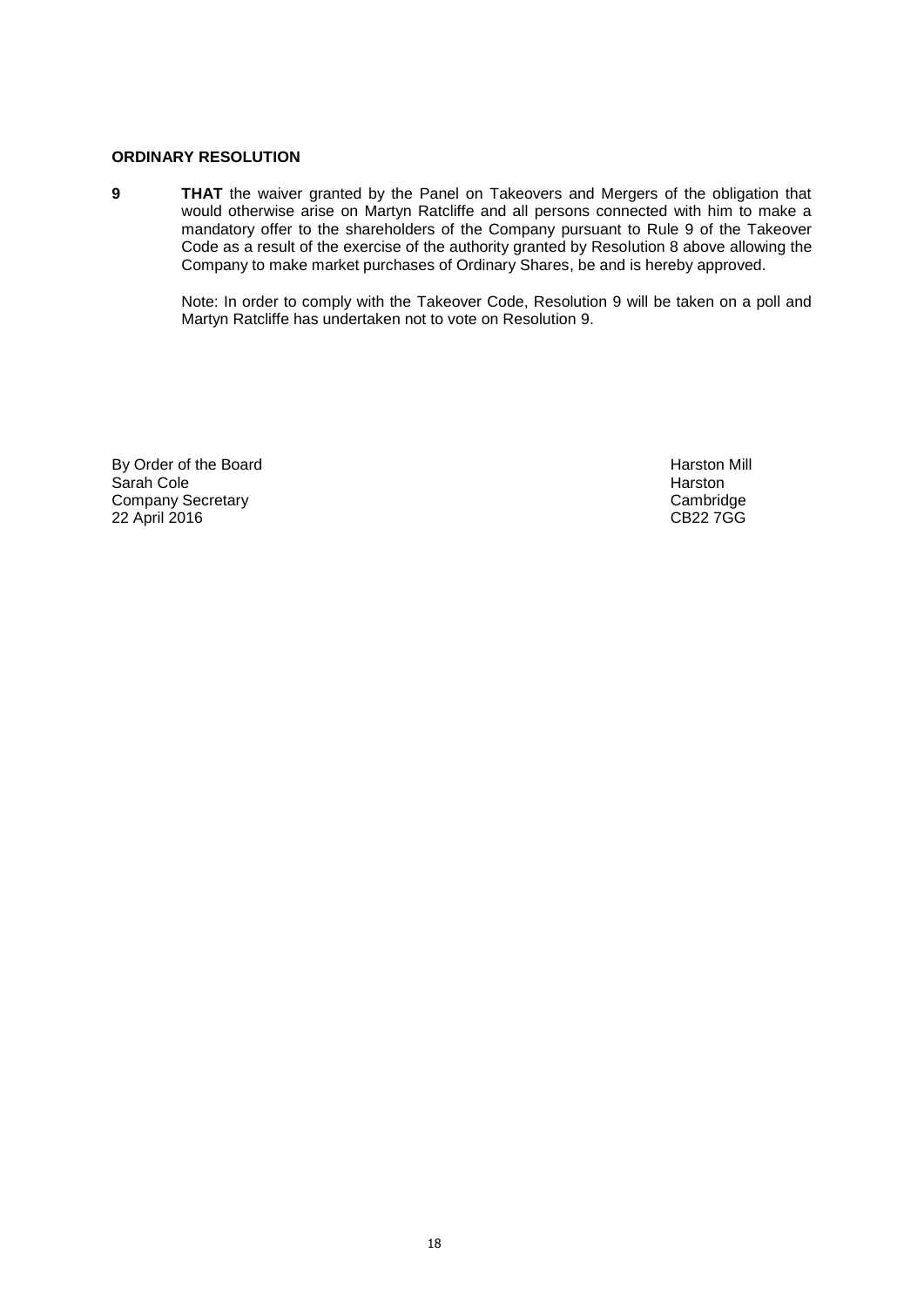#### *Notes*

*1. Only holders of Ordinary Shares are entitled to attend and vote at this AGM. A Shareholder entitled to attend and vote is entitled to appoint a proxy or proxies to attend, speak and vote instead of him/her. A Shareholder may appoint more than one proxy provided that each proxy is appointed to exercise the rights attached to a different share or shares held by him. A proxy need not be a member of the Company. A Form of Proxy is enclosed with this notice and instructions for its completion are shown on the form. Forms of Proxy and any power of attorney or other authority, if any, under which it is signed or a duly certified copy of such power or authority should reach the office of the Company's registrars, Equiniti Limited, Aspect House, Spencer Road, Lancing, West Sussex BN99 6DA, by 9 a.m. on 17 May 2016. Completing a Form of Proxy does not prevent a Shareholder from attending and voting in person. A vote withheld option is provided on the Form of Proxy to enable you to instruct your proxy to abstain on any particular Resolution. However, it should be noted that a "vote withheld" is not a vote in law and will not be counted in the calculation of the proportion of the votes "For" and "Against" a Resolution.*

> *A Shareholder must inform the Company's registrars in writing of any termination of the authority of a proxy.*

> *A person to whom this notice is sent who is a person nominated under section 146 of the Companies Act 2006 to enjoy information rights (a "Nominated Person") may, under an agreement between him/her and the Shareholder by whom he/she was nominated, have a right to be appointed (or to have someone else appointed) as a proxy for the AGM. If a Nominated Person has no such proxy appointment right or does not wish to exercise it, he/she may, under any such agreement, have a right to give instructions to the Shareholder as to the exercise of voting rights.*

> The statements of the rights of Shareholders in relation to the appointment of *proxies in this notice do not apply to a Nominated Person. The rights of Shareholders in relation to the appointment of proxies can only be exercised by registered Shareholders of the Company. Nominated Persons are reminded that they should contact the registered holder of their shares (and not the Company) on matters relating to their investments in the Company.*

- *2. Under section 319A of the Companies Act 2006, a Shareholder attending the meeting has the right to ask questions in relation to the business of the meeting. The Company must cause to be answered any such question relating to the business being dealt with at the meeting but no such answer need be given if (a) to do so would interfere unduly with the preparation for the meeting or involve the disclosure of confidential information, (b) the answer has already been given on a website in the form of an answer to a question, or (c) it is undesirable in the interests of the Company or the good order of the meeting that the question be answered.*
- *3. As at 20 April 2016 (being the last practicable date prior to any publication of this notice) the Company's issued share capital consists of 42,062,035 Ordinary Shares carrying one vote each, of which 885,029 Ordinary Shares are held in treasury. The total voting rights in the Company as at 20 April 2016 are, therefore, 41,177,006.*
- *4. The following documents, which are available for inspection during normal business hours at the registered office of the Company on any weekday (Saturdays, Sundays and public holidays excluded) from the date of this document until the date of the AGM, will also be available for inspection at the place of the AGM from 8.45 a.m. on the day of the AGM until the conclusion of the AGM:*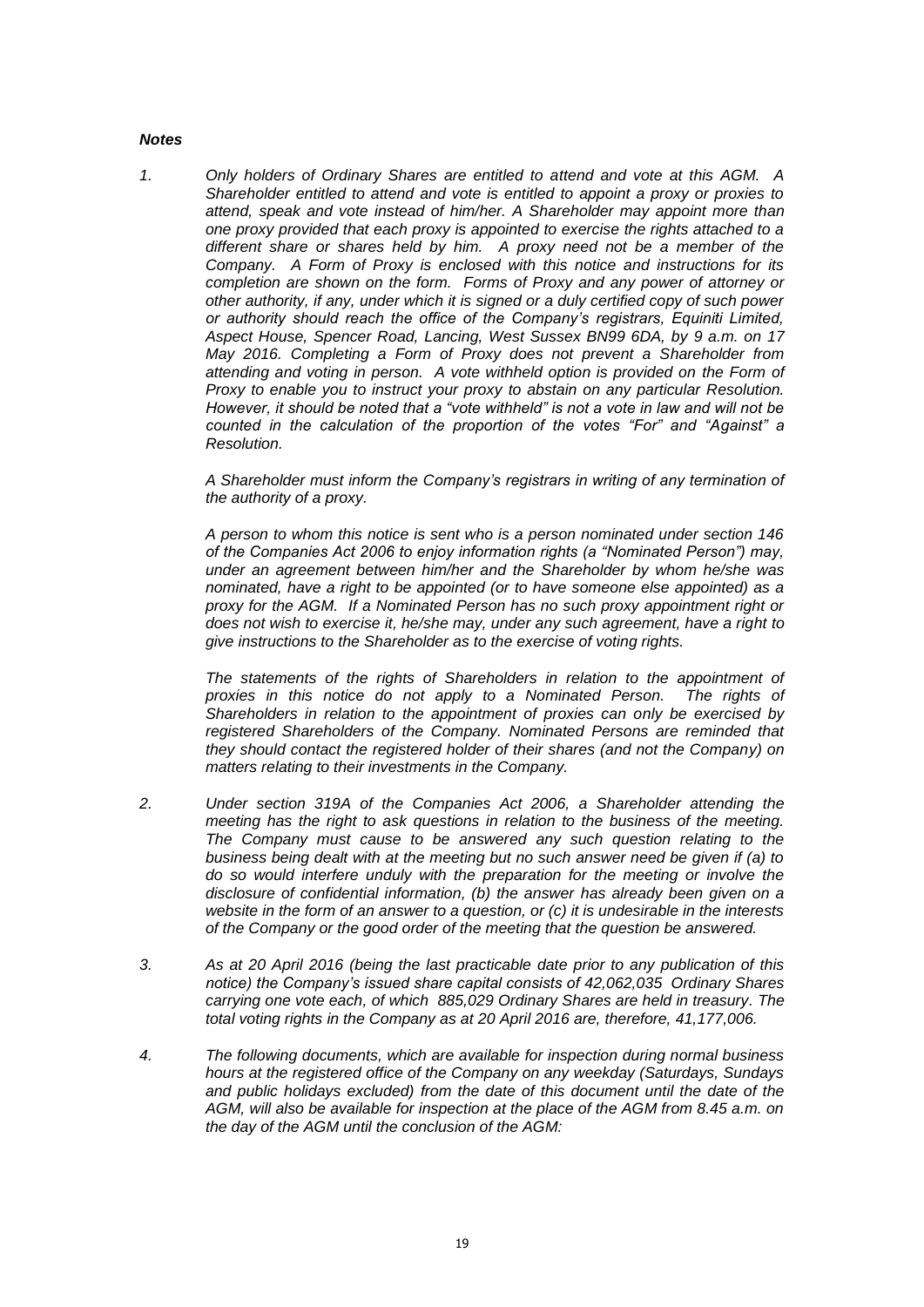- *(i) copies of the service contracts of the Executive Directors under which they are employed by the Company and the letters of appointment (and other related documents) of the Non-Executive Directors;*
- *(ii) the published audited consolidated accounts of the Company for the two financial years ended 31 December 2014 and 31 December 2015;*
- *(iii) the written consent of Numis referred to in paragraph 10 of Part 2 of the Circular;*
- *(iv) the Articles of the Company.*
- *5. The Company specifies that only those Shareholders registered in the register of members of the Company as at 6.00 p.m. on 17 May 2016 shall be entitled to attend and/or vote at the aforesaid AGM (and any adjournment thereof) in respect of the number of shares registered in their name at that time. Changes to entries on the relevant register of securities after 6.00 p.m. on 17 May 2016 shall be disregarded in determining the rights of any person to attend or vote at the AGM (and any adjournment thereof).*
- *6. Any corporation which is a Shareholder can appoint one or more corporate representatives who may exercise on its behalf of all its powers as a Shareholder provided that they do not do so in relation to the same shares.*
- *7. A copy of this notice can be found on the Company's website [\(www.sciencegroup.com\)](http://www.sciencegroup.com/).*
- *8. You may not use any electronic address provided either in this notice or in any related documents (including the Form of Proxy) to communicate with the Company for any purposes other than those expressly stated.*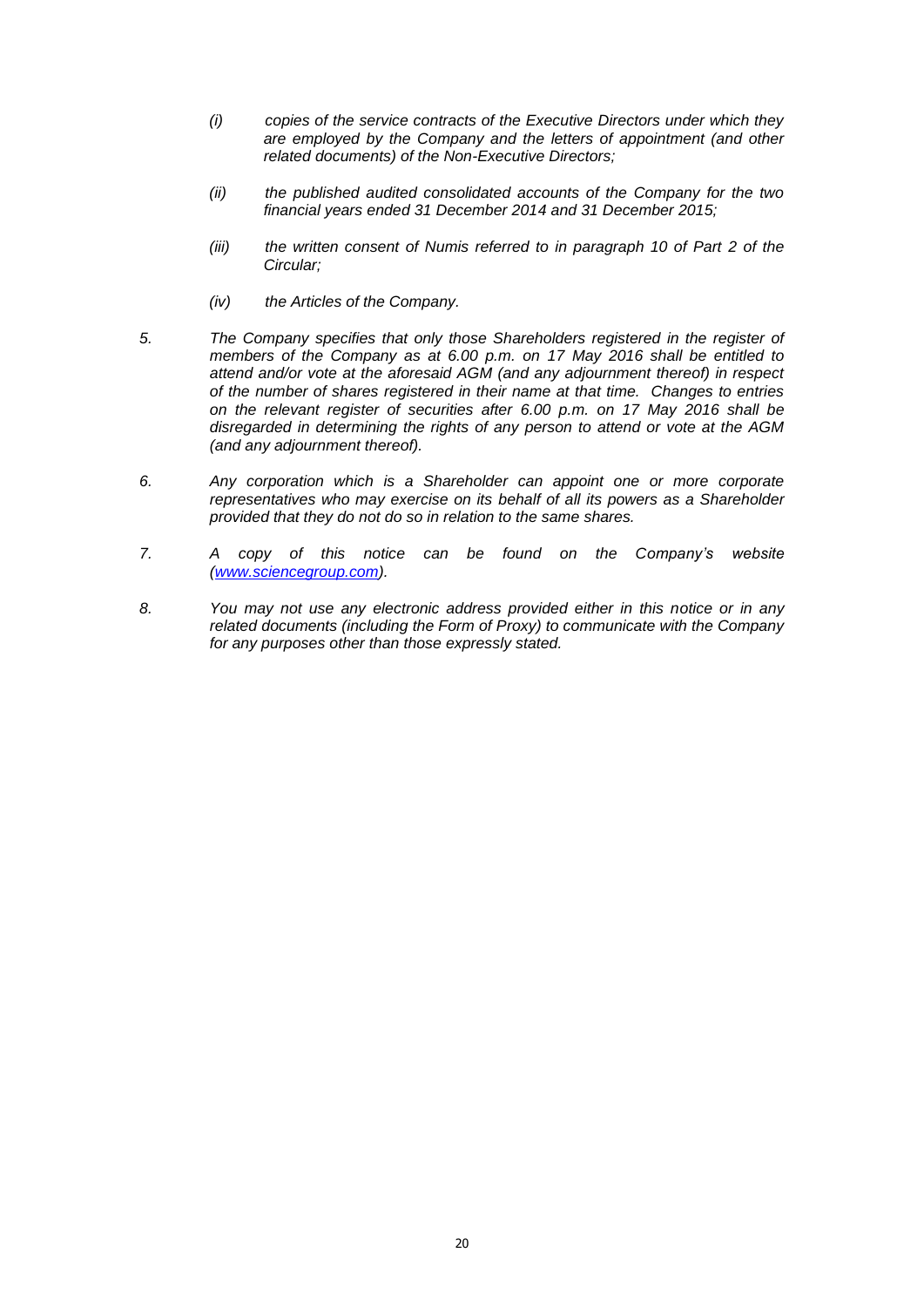# **FOR USE BY THE HOLDERS OF ORDINARY SHARES**

# **Science Group plc**

(incorporated and registered in England and Wales with number 06536543) **(the "Company")**

#### **FORM OF PROXY**

For use at the Annual General Meeting convened for 9 a.m. on 19 May 2016 at the offices of Numis Securities Limited at The London Stock Exchange Building, 10 Paternoster Square, London, EC4M 7LT.

I/We ………………………………………………………………………

Of ………………………………………………………………………...

being a member/members of the Company hereby appoint (see Note 1)

……………………………………………………………………………………………………

whom failing the Chairman of the meeting to be my/our proxy and to attend and vote for me/us on my/our behalf at the above mentioned Annual General Meeting of the Company and at any adjournment thereof. My/our proxy is to vote as indicated below with an '**X**' in respect of the Resolutions set out in the Notice of Annual General Meeting (see Note 2):

| Resolution     |                                                          | <b>FOR</b> | <b>AGAINST</b> | <b>ABSTAIN</b> |
|----------------|----------------------------------------------------------|------------|----------------|----------------|
|                | To receive and adopt the Company's Annual Report         |            |                |                |
|                | and Financial Statements for the year ended 31           |            |                |                |
|                | December 2015                                            |            |                |                |
| 2              | To re-appoint KPMG LLP as auditors to the Company        |            |                |                |
|                | and to authorise the Directors to set the auditors'      |            |                |                |
|                | remuneration                                             |            |                |                |
| 3              | To re-elect David Courtley as a Director of the          |            |                |                |
|                | Company                                                  |            |                |                |
| 4              | To re-elect Michael Lacey-Solymar as a Director of the   |            |                |                |
|                | Company                                                  |            |                |                |
| 5              | To approve the declaration of a final dividend of 4      |            |                |                |
|                | pence per ordinary share                                 |            |                |                |
| 6              | To authorise the Directors to allot shares under section |            |                |                |
|                | 551 Companies Act 2006                                   |            |                |                |
| $\overline{7}$ | <b>Special Resolution:</b>                               |            |                |                |
|                | To dis-apply statutory pre-emption rights under section  |            |                |                |
|                | 560(1) Companies Act 2006                                |            |                |                |
| 8              | To authorise the Directors to make market purchases      |            |                |                |
|                | of company shares                                        |            |                |                |
| 9              | To approve the waiver of Rule 9 of the Takeover Code     |            |                |                |
|                | as granted by the Panel on Takeovers and Mergers in      |            |                |                |
|                | respect of the buyback authority                         |            |                |                |

For an indication of numbers attending only, please advise whether you currently expect to attend the AGM Yes / No

Signed or sealed (see Note 3) …………………………… Dated………………. 2016 **Please return this Proxy Form to Equiniti Limited, Aspect House, Spencer Road, Lancing, West Sussex BN99 6DA so as to arrive by no later than 9 a.m. on 17 May 2016.**